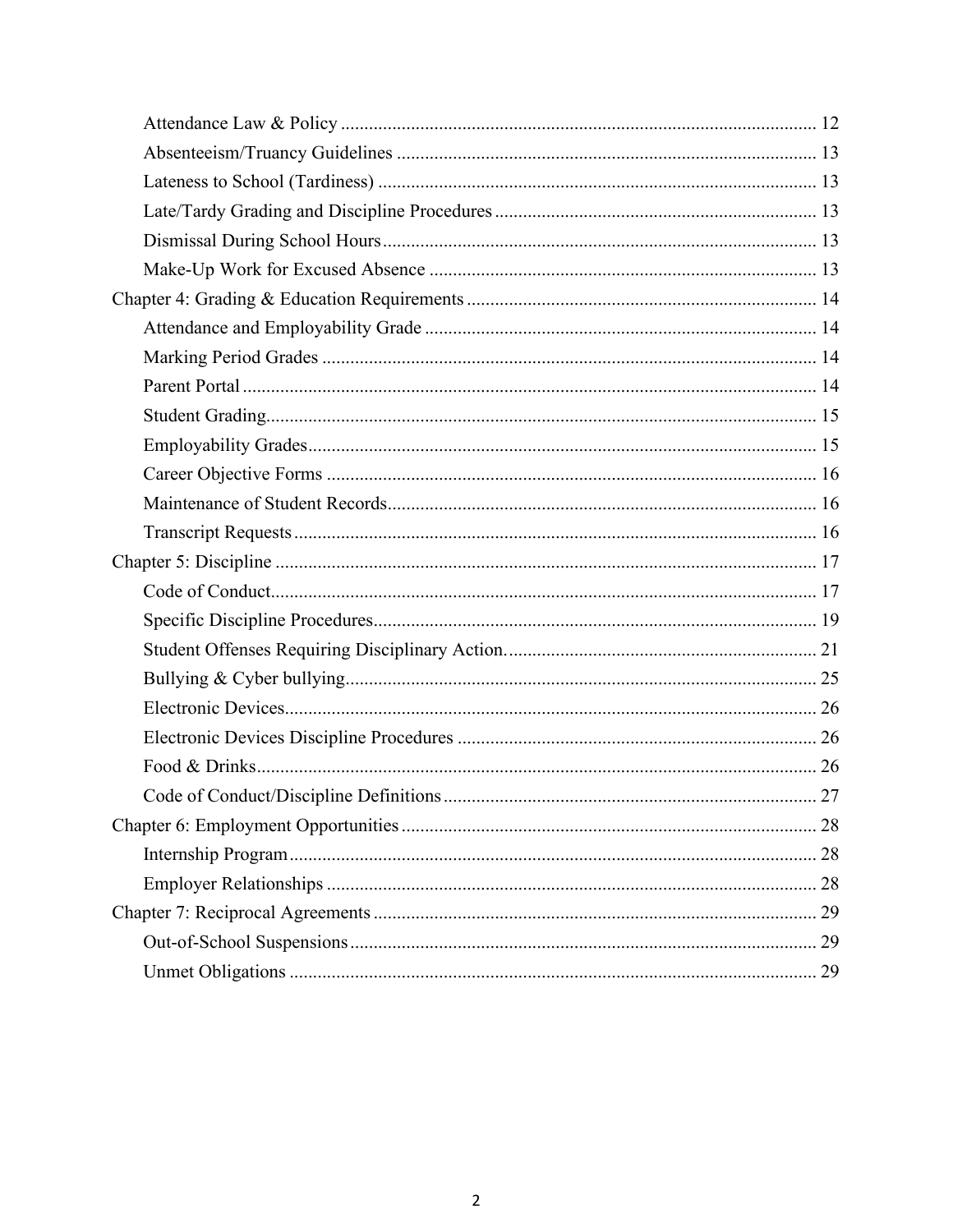

## **Administration**

<span id="page-2-0"></span>

| <b>Executive Director</b>                                    | Dr. Cathleen Plesnarski |
|--------------------------------------------------------------|-------------------------|
| <b>Assistant Director</b>                                    | Joseph Greb             |
| <b>Supervisor of Career and Technical Education</b>          | Gerry Rooney            |
| <b>Business Manager</b>                                      | Mary Martin             |
| <b>Continuing Education Coordinator</b>                      | Leon Thurlow            |
| <b>Practical Nursing Supervisor</b>                          | Carol Duell             |
| <b>Marketing &amp; Recruitment Coordinator</b>               | Amy Shields             |
| <b>School Improvement Coordinator</b>                        | Jeff Ceccola            |
| <b>Student Success Coordinator</b>                           | Ferne Andre             |
| <b>Student Success Coordinator</b>                           | Rebecca Ashworth        |
| <b>Student Success Coordinator</b>                           | Veronica Stanley        |
| <b>School to Career Coordinator</b>                          | Hayley Granacher        |
| <b>School Nurse</b>                                          | Christine Ledwith       |
| <b>Attendance Secretary</b>                                  | Kathleen Kane*          |
| *To report a student absence: call: 215-784-4826 -or- email: |                         |

[attendance@eastech.org](mailto:attendance@eastech.org) An Excuse for an absence can be sent to [attendance@eastech.org](mailto:attendance@eastech.org)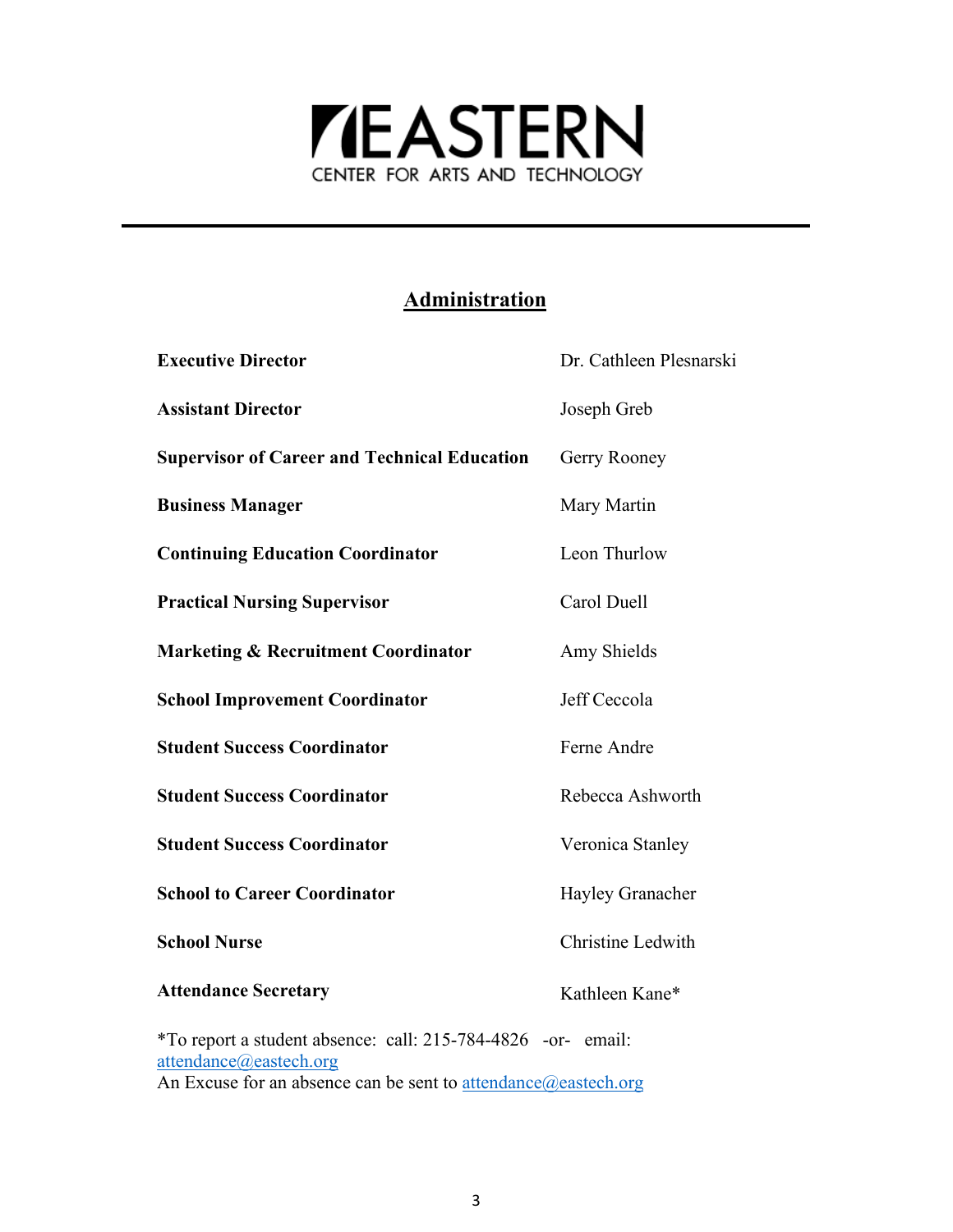## **Chapter 1: Welcome**

<span id="page-3-0"></span>**Eastern Center for Arts and Technology** welcomes all new and returning students. Since 1965, EASTERN has provided quality career and technical education to the people of our service area. We endeavor to continue to be a leader in technology with a solid commitment to maintain partnerships with industries and a state-of-the-art facility while providing students of all ages with positive lifelong learning skills. We hope that you, who have chosen career and technical education as part of your education program, find EASTERN a place where new friendships are formed, your potential for leadership is developed, and your career goals can be obtained.

#### <span id="page-3-1"></span>**Admission of Students**

High School students who want to enroll in courses offered at EASTERN should apply through the Guidance Department at their high school. New students must complete the enrollment form available from their high school counselor. It is recommended that students visit EASTERN prior to registration to reinforce their course selection. Adults who wish to enroll should contact the Continuing Education Coordinator.

#### <span id="page-3-2"></span>**Student Rights and Responsibilities**

Rights established for each student are associated with certain responsibilities. Students share, with the administration and faculty, the responsibility to develop a climate within the school that is conducive to wholesome learning and living.

#### **It is the responsibility of each student to:**

- − Attend school regularly and be on time for all classes and other school functions
- − Be aware of and conduct themselves in accordance with all rules and regulations in accordance with school Code of Conduct and with local/state laws
- − Respect school property and the property of others
- − Respect the rights of all who are involved in the educational process; not interfere with the education of fellow students
- − Put forth conscientious effort in the classroom
- − Make all necessary arrangements to make up work when absent from school
- − Dress and groom themselves to meet fair standards of safety, health, and common standards of decency
- − Express their ideas and opinion in a respectful manner so as not to offend or slander others; refrain from using disrespectful, indecent, or obscene gestures or language
- − Be willing to volunteer information, report to school staff, or to report via Safe2Say, on any concerns regarding safety and conduct within the school; any student whose actions present a threat to the safety and well-being of themselves or others will be subject to discipline procedures, outlined in Chapter 5.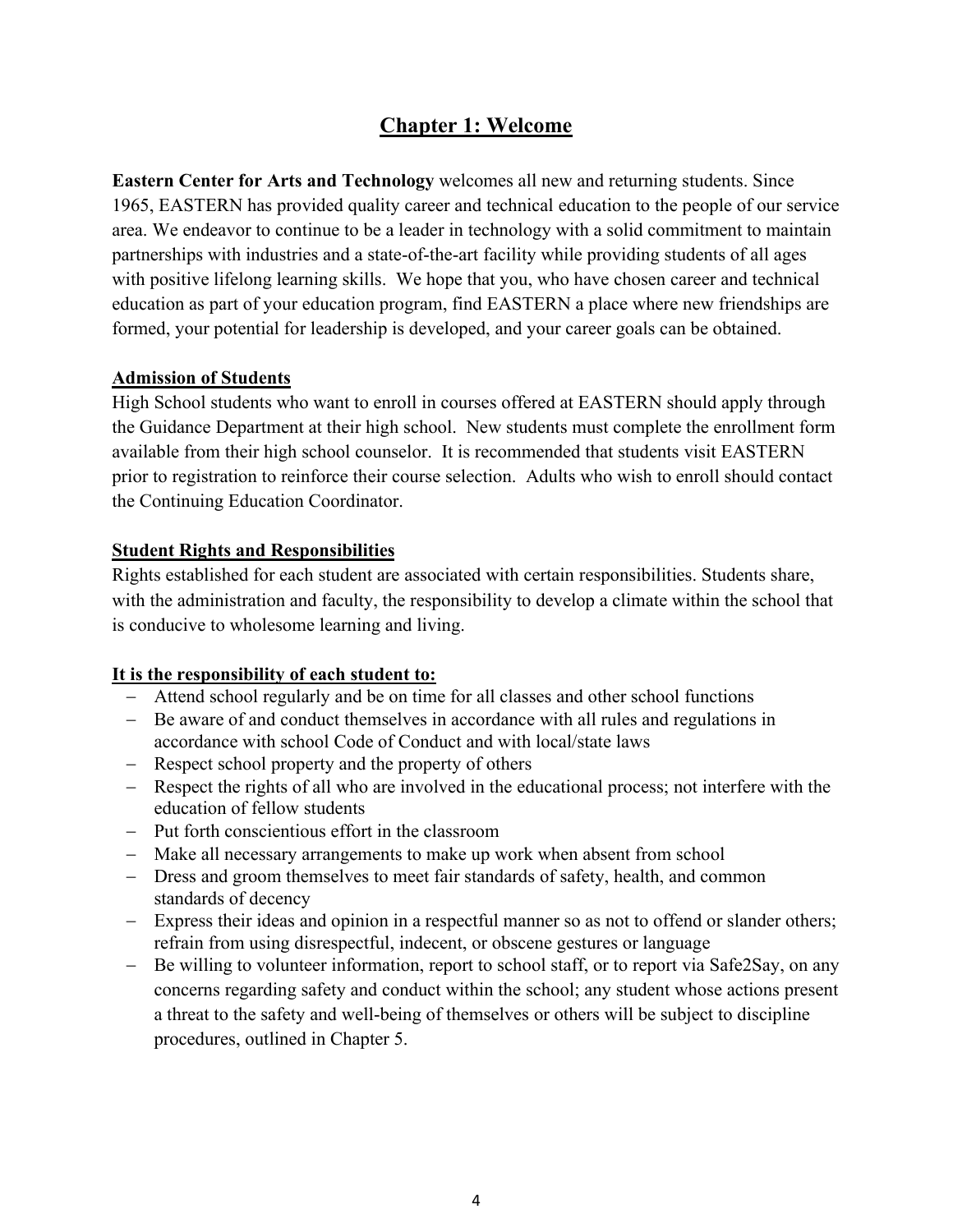#### <span id="page-4-0"></span>**Parental Involvement**

Parents are encouraged to contact the school for conferences relating to their student's progress, tours, or other services.

#### <span id="page-4-1"></span>**Required Documentation Policy**

All students and their parents/guardians are required to complete state-mandated forms and documentation, each year that they attend EASTERN. Forms will be sent home, either in the mail or with the students, and it is the requirement of the parent/guardian to complete and promptly return the forms to EASTERN. Without proper documentation in their file, students will be prohibited from working in their shop areas. Continued failure to return required documentation may result in further disciplinary actions for the student.

Printable forms and the Student Handbook will also be made available on EASTERN website, on the Parents and Students page, or you may request hard copies by contacting Student Services.

#### <span id="page-4-2"></span>**Media Release**

Student images, such as photos and video, are used for promotional and recruiting purposes throughout the year. If you do not want your student's image used, please complete the Photo Refusal Form, found on our website on the Parents and Students page, or by contacting the Marketing and recruitment Coordinator Office at 215-784-4806 or by emailing Amy Shields at [ashields@eastech.org.](mailto:ashields@eastech.org)

#### <span id="page-4-3"></span>**Appeal**

Any student who wishes to question alleged unfair treatment received at EASTERN should make an appointment with the Assistant Director to discuss the matter further.

#### <span id="page-4-4"></span>**Insurance**

EASTERN does not carry insurance coverage for student accidents and injuries. Parents of students should recognize the need for protective insurance in case of accidental injury. Protective insurance is available to high school students at their participating school. It is requested that all students have this insurance protection.

#### <span id="page-4-5"></span>**Pest Management Procedure**

Eastern Center for Arts and Technology uses an Integrated Pest Management (IPM) approach for managing insects, rodents, and weeds. Our goal is to protect every student from pesticide exposure by using an IPM approach to pest management. Our IPM focuses on making the school building and grounds an unfavorable habitat for pests by removing food and water sources and eliminating their hiding and breeding places. We accomplish this through routine cleaning and maintenance. We routinely monitor the school building and grounds to detect any pests that are present. The pest monitoring team consists of our licensed pest management professional, building custodial staff, office staff, and teaching staff. Pest sightings are reported to the IPM coordinator who evaluates the "pest problem" and determines the appropriate pest management techniques to address the problem. The techniques can include increased sanitation, modifying storage practices, sealing entry points, physically removing the pest, etc.

From time to time, it may be necessary to use chemicals to manage a pest problem. Chemicals will only be used when necessary and will not be routinely applied. When chemicals are used, EASTERN will use the least toxic product possible. Applications will be made only when students and staff do not have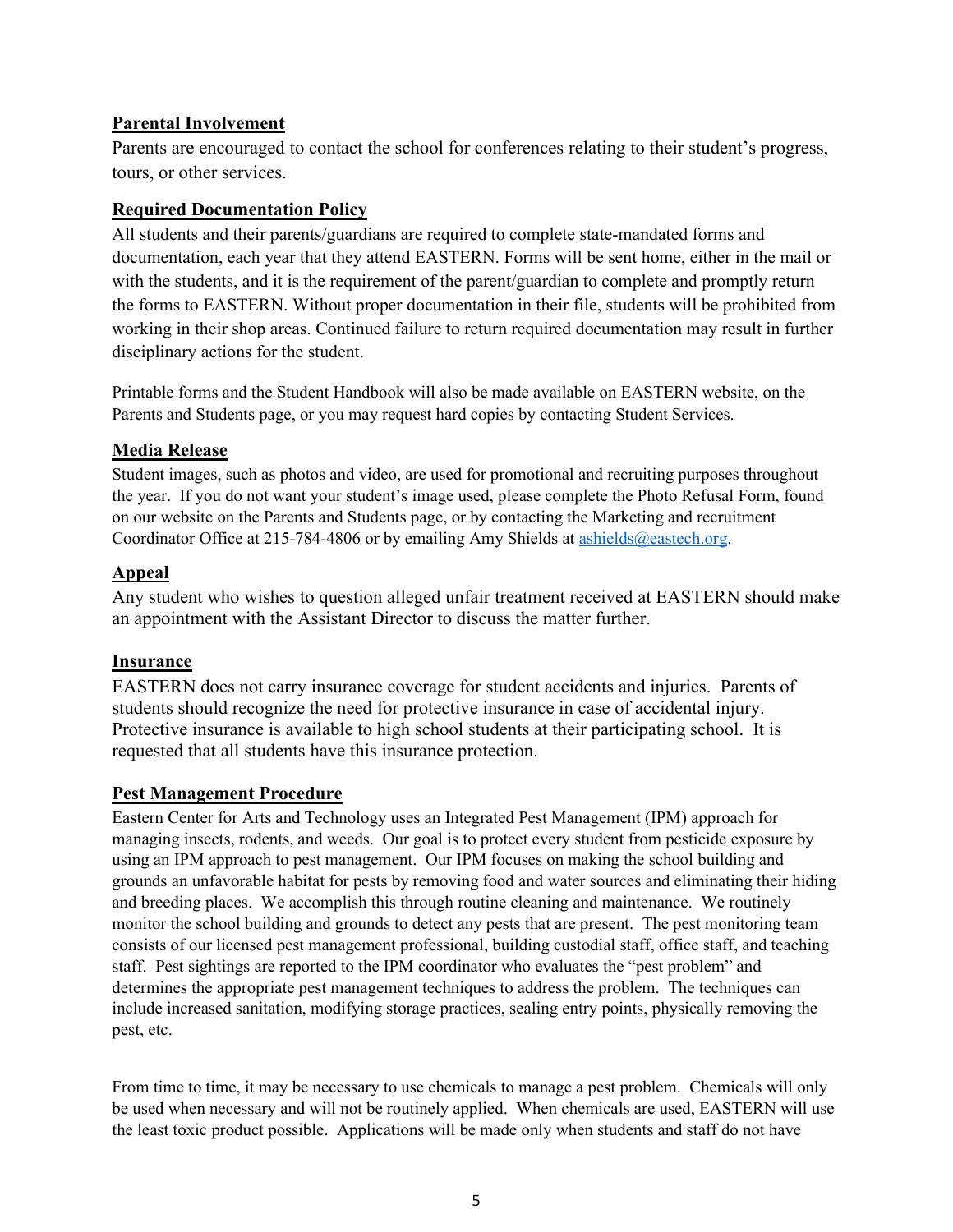access to the area treated. Notices will be posted 72 hours prior to the application and for two days following the application.

Parents or guardians of students enrolled in the school may request prior notification of pesticide applications made at the school. To receive notification, you must be placed on the school's notification registry. If you would like to be placed on this registry, please notify EASTERN in writing at the address listed below and include your name, address, telephone number, personal email address and which registry you wish to be placed on (emergency or non-emergency). The primary method of notification will be email. Please note in the letter if you do not have personal access to email.

If a chemical application must be made to control an emergency pest problem (such as stinging insects), notice will be provided to any parent or guardian who requests such notification in writing. Exemptions to all notifications include disinfectants and antimicrobial, self-containerized baits placed in areas not accessible to students, and gel type baits placed in cracks, crevices, or voids.

Each year EASTERN will prepare a new notification registry for both emergency and non-emergency applications. If you have any questions, please contact the IPM Coordinator at the address given below:

Mary Martin, Business Manager Eastern Center for Arts & Technology 3075 Terwood Rd. Willow Grove, PA 19090

#### <span id="page-5-0"></span>**Equity Statement**

It is the policy of the Eastern Center for Arts and Technology not to discriminate based on race, sex, color, religion, age, disability, sexual orientation or national origin in its career and technical programs, activities, or employment as required by Title VI, IX, Section 504, and the Americans With Disabilities Act. EASTERN provides equal access to the Boy Scouts and other designated youth groups. EASTERN will take steps to assure that lack of English language skills will not be a barrier to admission and participation in its career and technical programs. Further assurance is given that services, activities, and facilities are acceptable to and usable by persons with handicaps. The following person has been designated to handle inquiries regarding the non-discrimination policies: Equity Coordinator, 3075 Terwood Rd., Willow Grove, PA 19090 – 215-784-4800Chapter 2: General School Information

#### <span id="page-5-2"></span><span id="page-5-1"></span>**Bell Schedule:**

7:45 AM – 10:30 AM 12:00 PM – 2:45 PM

#### <span id="page-5-3"></span>**Building Access Procedures:**

- − For student access, the Main Entrance doors by the flagpole and the entry/exit doors, located in the back of building at the ramp, will be open from 7:30 AM to 7:45 AM and re-opened at 11:45 AM to 12 PM on all school days.
- − At all other times, entry/exit to the building will be permitted only at the Main Entrance doors by the flagpole.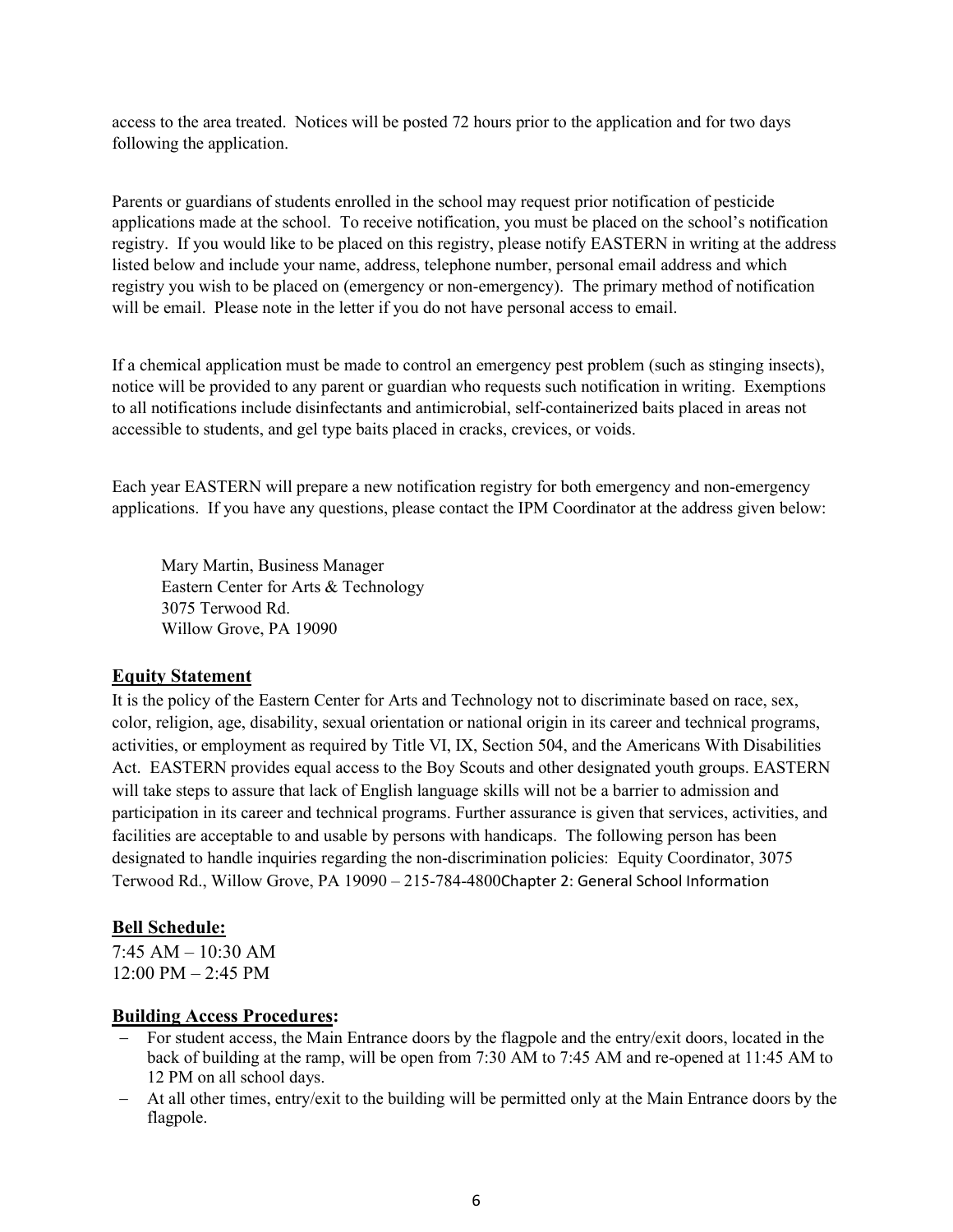− All visitors will be asked to present a valid state-issued ID, which will be scanned into the Raptor Visitor Management System, to obtain a visitor's badge before being allowed entry into the building.

#### <span id="page-6-0"></span>**Student Parking and Driving**

- − Student parking at Eastern is for Seniors Only and requires a completed application and approved permit.
	- Parking permit forms are available on the school website [\(www.eastech.org](http://www.eastech.org/) under the Parents & Students tab). We have limited spaces.
	- Students are to provide a scanned copy of their driver's license, vehicle registration, current car insurance and the completed form through e-mail to [parking@eastech.org.](mailto:parking@eastech.org)
	- Participating high school principals will verify the application to confirm the student has permission to drive.
	- Student Passenger Permission form must be completed by the passenger and signed by the parent if riding with an approved student driver.
- − Parking is a privilege granted to students on a first come, first served basis. Students will be assigned a numbered spot and the number of spaces is limited.
	- Students must park in their assigned number spot every day.
	- No backing into the spot, forward parking only.
	- Students cannot allow other students to use their parking spot.
	- If a student temporarily drives a different vehicle, or changes vehicles throughout the school year, they must notify the front office immediately upon arrival and have copies of the car insurance and registration information for that vehicle.
- Students are not permitted to drive through the bus lane, all student drivers must enter and exit via the upper driveway, behind the Veterinary Science building.
- − Students must get teacher permission/hall pass to go out to their vehicle during school hours.
- − Violations of the student parking and driving rules, repeated lateness, and/or unsafe driving will result in loss of this privilege and the student's parking permit will be revoked.

#### <span id="page-6-1"></span>**Student Drop-Off and Pick-Up**

- − Student drop-off is between 7:30-7:45am and student pick-up is between 2:45-3:00pm
- − Drivers must follow signage in the parking lot, directing the flow of traffic.
	- Cars transporting students must enter and exit via the main, upper driveway behind the Veterinary Science Building.
	- Students are to be dropped off and picked up at the designated location, in the back of the building, at the ramp.
- − Driving through the bus lane while there are buses present is strictly prohibited.
- − Driving through the faculty parking is not permitted, Students are not to be dropped off on that side of the building and no cars are permitted to drive through that way to exit

#### <span id="page-6-2"></span>− **Bus Transportation**

Bus transportation is furnished by the participating school. Students are expected to obey the rules of their local school while on the bus. Any violation will be reported to the participating school principal.

#### <span id="page-6-3"></span>**Safety**

Students are required to practice safe working habits and exhibit responsibility for tools and equipment in EASTERN.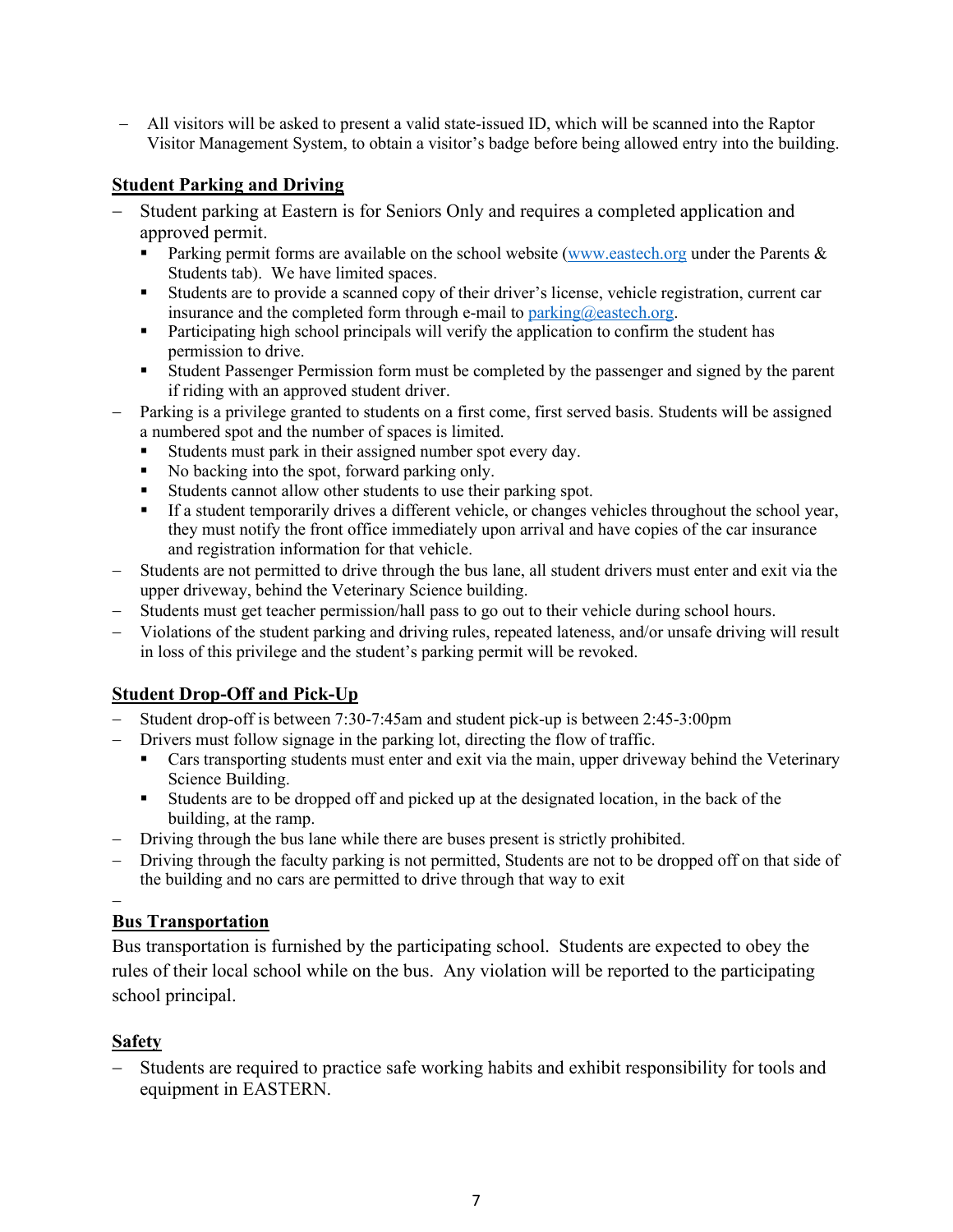- Any student not properly prepared to work safely in a shop environment, or whose actions present a threat to the safety of themselves or to others, will be restricted from hands-on experiences and could be subject to disciplinary actions.
- − Students who exhibit unsafe behavior, which may be related to substance use, will be referred to the Supervisor and seen by the nurse. Students suspected of being under the influence will not participate in hands-on activities for the remainder of the session.

#### <span id="page-7-0"></span>**Safe2Say Something**

"Safe2Say Something is a youth violence prevention program run by the Pennsylvania Office of Attorney General. The program teaches youth and adults how to recognize warning signs and signals, especially within social media, from individuals who may be a threat to themselves or others and to "say something" BEFORE it is too late. With Safe2Say Something, it's easy and confidential to report safety concerns to help prevent violence and tragedies."

You can learn more about the "Safe2Say Something" initiative, download the app, and access their anonymous tip line at<https://www.safe2saypa.org/>

#### <span id="page-7-1"></span>**School Nurse Health Services**

Students are to report accidents to their instructor to ensure that proper medical attention can be given. First Aid will be available to students in the School Nurse's Office.

Students requiring medications should have this on record with the School Nurse and the Attendance Office at EASTERN. This information is collected on the Student Emergency Information form sent home at the beginning of the school. It is the parent/guardian's responsibility to provide any necessary medical or dietary provisions, as needed, for your student.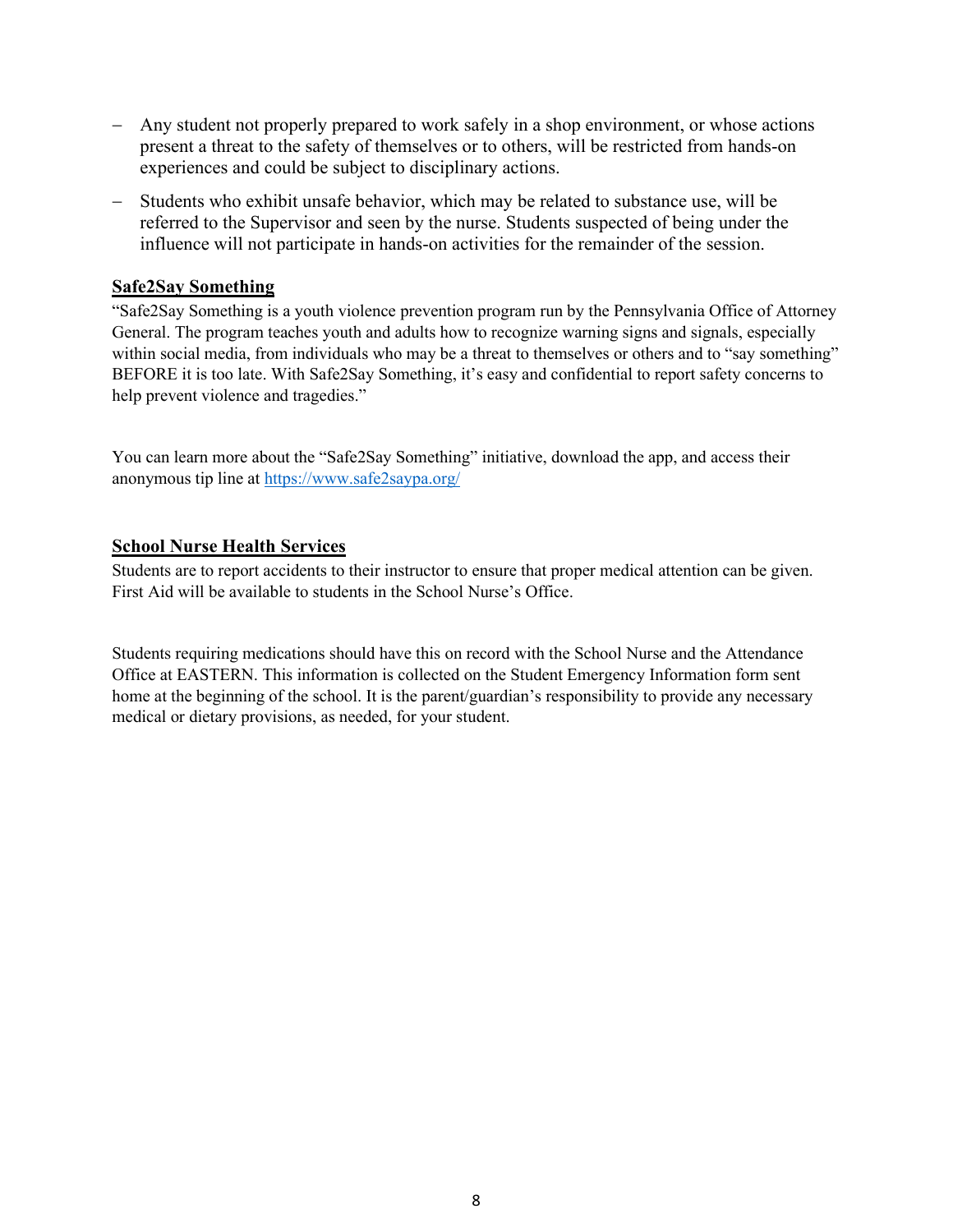What the School Nurse **CAN** do:

- Provides basic first aid
- Communicates with parents if a student is ill or seriously injured
- Provides a place of rest for a short time, no sleeping
- If required, arranges for transport to local Emergency Room for care

#### What the School Nurse **CANNOT** do:

- Diagnose or treat illnesses or injuries beyond basic first aid
- Diagnose or treat illnesses that did not occur during school hours
- Keep stocked medications
- Administer medications to students without a written physician's prescription
- Have access to complete medical histories
- Replace medical care from a family health care provider SAP Student Assistance Program

SAP is a systemic process using techniques to mobilize school resources to remove barriers to learning. All of our participating school districts have an SAP Team at their high schools. Referrals made at EASTERN are handled by the district team.

Referral - Anyone can refer a student to SAP when they are concerned about a student's behavior or changes in behavior. The students themselves can go directly to the SAP team to ask for help. The SAP team contacts the parent for permission to proceed with the SAP process which attempts to connect the student with resources needed for success.

#### <span id="page-8-0"></span>**Lockers**

Student lockers or storage areas are provided according to the individual laboratory needs. All students' personal items should be in a locker during class and lockers should be kept locked at all times. Students are cautioned not to bring money or valuable items to school. These items will require more security than the school can provide. EASTERN will not accept responsibility for lost/missing items. Students are warned that lockers are the property of the school and therefore are subject to search.

#### <span id="page-8-1"></span>**Awards and Recognition**

EASTERN recognizes an outstanding student each month. The student of the month is selected from nominations made by teachers. In addition, at our annual Awards Night students who have outstanding ability, class performance, and grades, are honored by various civic groups.

#### <span id="page-8-2"></span>**SkillsUSA**

SkillsUSA is a national student organization. It promotes good citizenship, student leadership, professionalism, teamwork, and recognizes student achievement and excellence. Your student membership opens the door to many social activities, competitions, and even possible scholarship opportunities.

#### <span id="page-8-3"></span>**School Closings**

In the event of weather or other emergencies, school closings will be announced on **KYW 1060**. Our school number is **430**. If it is necessary to close the school due to inclement weather, of any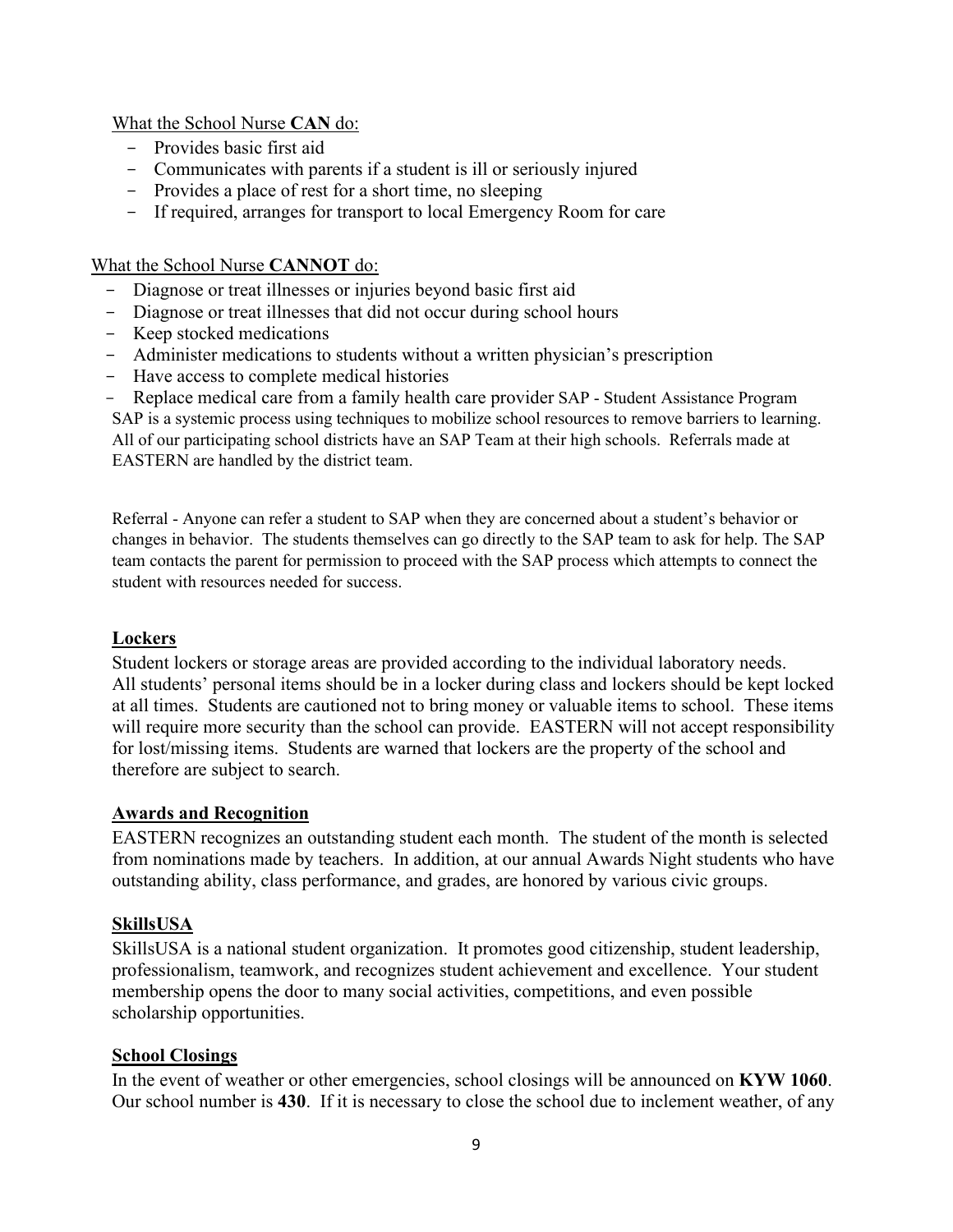kind, this number will be announced with the other school closing numbers. Information can also be found on the school website at www.eastech.org.

If there is a 2-hour delay, AM students are not required to report to EASTERN.

## <span id="page-9-0"></span>**Change of Address, Phone, Etc.**

Any changes to a student's information must be updated with the main office. Changes to your student's address, phone number, emergency contacts, or any other pertinent student information, including medical, should be reported to the Attendance Secretary (See Chapter 3: Attendance for contact info).

## <span id="page-9-1"></span>**Course Changes**

A student wishing to change courses at EASTERN should make an appointment to see the EASTERN Student Success Coordinator that works with their participating school. The assignment of schools is as follows:

## **Mrs. Veronica Stanley vstanley@eastech.org ext. 313**

- 
- − Cheltenham High School − Jenkintown High School
- − Springfield Township High School − Lower Moreland High School
- 
- 

## **Mrs. Rebecca Ashworth rashworth@eastech.org ext. 316**

- − Abington Senior High School − Hatboro-Horsham High School
	-
	-
- − Upper Dublin High School − Upper Moreland High School
- − Alternative Schools − Private/Parochial Schools

## <span id="page-9-2"></span>**Books, Supplies, Tools, & School Property**

Books and supplies may be issued to the students and become their responsibility during the school year. Students are responsible for the care and return of school property, which will be assessed for any abuse or damages.

Any abuse to school property may result in a financial obligation to fix or replace damaged items. Failure to pay obligations will result in the withholding of transcripts, certificates, and diplomas (see Chapter 7: Reciprocal Agreements).

## <span id="page-9-3"></span>**Clothing Requirements**

Safety and dress requirements will be prescribed for each shop and classroom according to the occupational needs of each area. A student who is not able to purchase the necessary items should discuss it with his/her instructor.

Student appearance should convey a professional image. Clothing and grooming appropriate to the relevant occupational and safety standards of the business or industry is suitable for students at EASTERN. Recreational clothing and caps/hats are inappropriate for classrooms, offices, and most shops. Prescribed hats may be worn in shops if they are required by the industry and are provided for in the shop rules.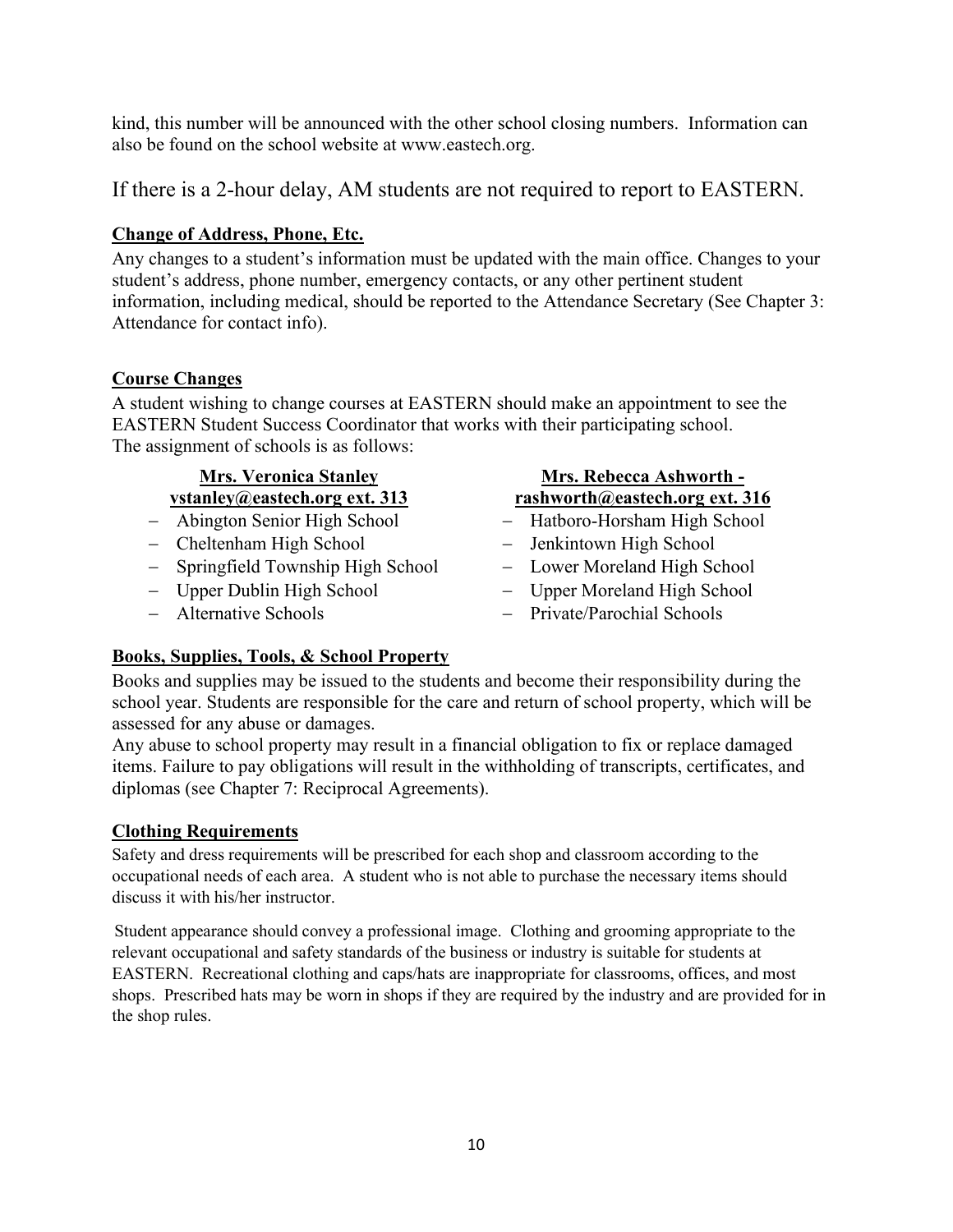#### <span id="page-10-0"></span>**Course Web Pages**

Faculty/course webpages are used for posting course materials and other course-directive information. These pages are not considered to be "official information" pages for class assignments or information. Students should rely on the instructor directives as the "official information" for course requirements.

#### <span id="page-10-1"></span>**Hall Passes**

<span id="page-10-2"></span>Before leaving a classroom, students must obtain a hall pass from their instructor. All students are required to have a hall pass when in the halls for any reason. This pass is to be shown to any faculty member or administrator upon request.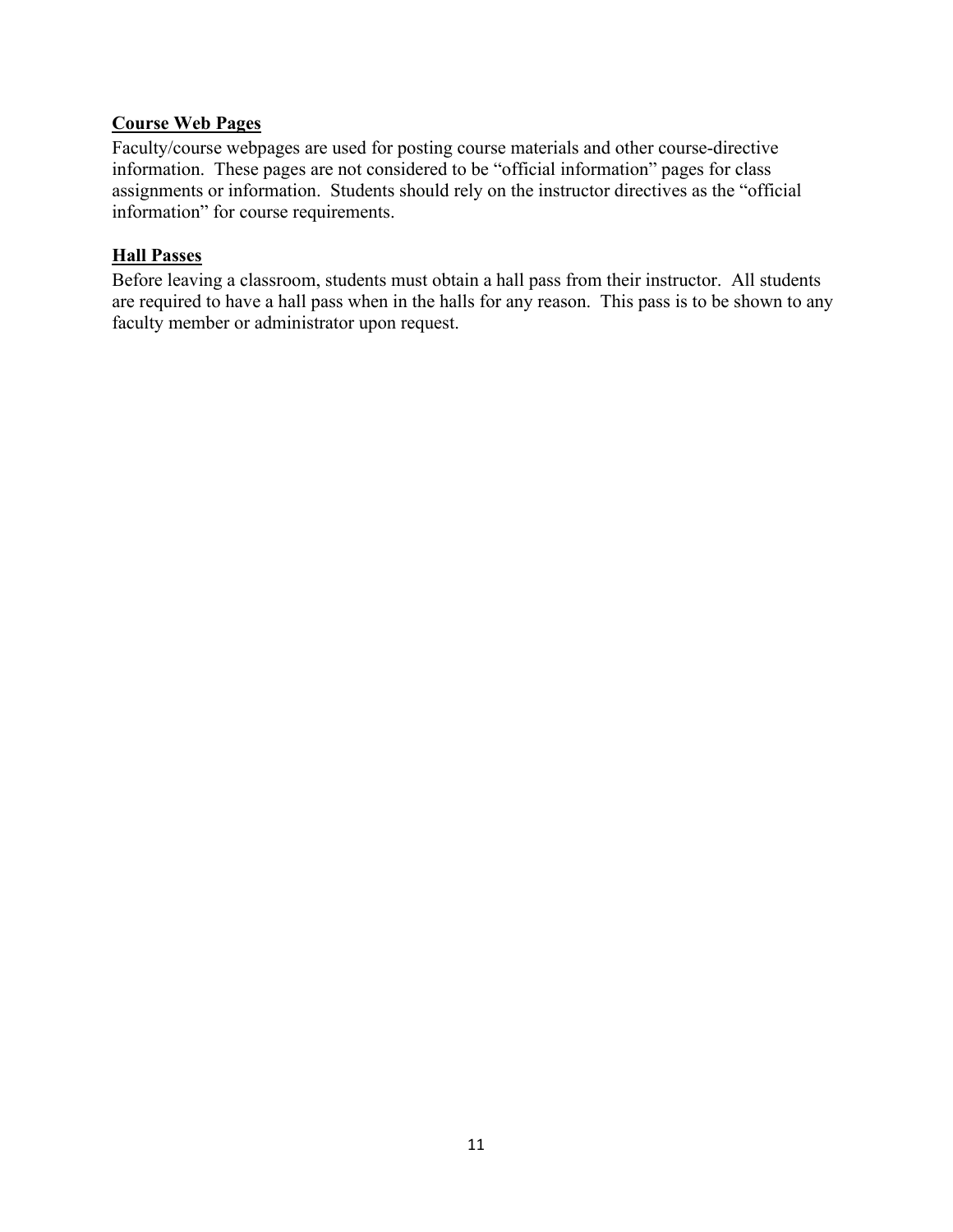## **Chapter 3: Attendance**

#### <span id="page-11-0"></span>**Reporting a Student Absent**

Absence Call-out Line: 215-784-4826

- − Call the above listed number to report an absence.
- − This call must be followed by a written note, or an email to the Attendance Secretary, Ms. Kathleen Kane at **attendance@eastech.org**, to be considered excused.

#### <span id="page-11-1"></span>**Attendance Law & Policy**

Children between the ages of six and seventeen years of age are under the Pennsylvania Compulsory Attendance Law. For these students, regular attendance is required unless they are absent for one of the reasons stated in the Attendance Regulations. Any other absences will be considered illegal and may result in disciplinary action.

Students are required to attend EASTERN every day that their participating school district is in session and provides transportation. Students who attend EASTERN in the AM are required to attend their participating district unless permission to leave is given by the nurse or Administration. Absence is permitted only in those instances outlined in the Pennsylvania Compulsory School Attendance Laws for which an excuse must be presented.

The Joint Committee of Eastern Center for Arts and Technology, consistent with legal directions from the Department of Education, will not condone nor permit absence from school for any illegal and unlawful reason and will consider attendance in its grading system.

Absences fall into two categories: (1) **Excused** and (2) **Unlawful**/**Unexcused**.

- 1. Excused Absences/Tardies/Early Dismissals:
	- a. Illness
	- b. Death of an immediate family member (5 days maximum)
	- c. Medical or dental appointments
	- d. Authorized school activities
	- e. Required court attendance
	- f. Urgent reasons as deemed appropriate by school administration
	- g. Educational travel with prior approval (including college visits)
	- h. Religious holidays observed by bona fide religious groups
	- i. Religious instruction pursuant to §1546 of the Pennsylvania School Code (up to 36 hours per school year)
- 2. Unlawful Absences/Tardies/Early Dismissals:
	- a. Absence due to parental neglect
	- b. Missing the bus
	- c. Oversleeping
	- d. Vehicle problems/Traffic
	- e. Any other reason not covered in excused absences above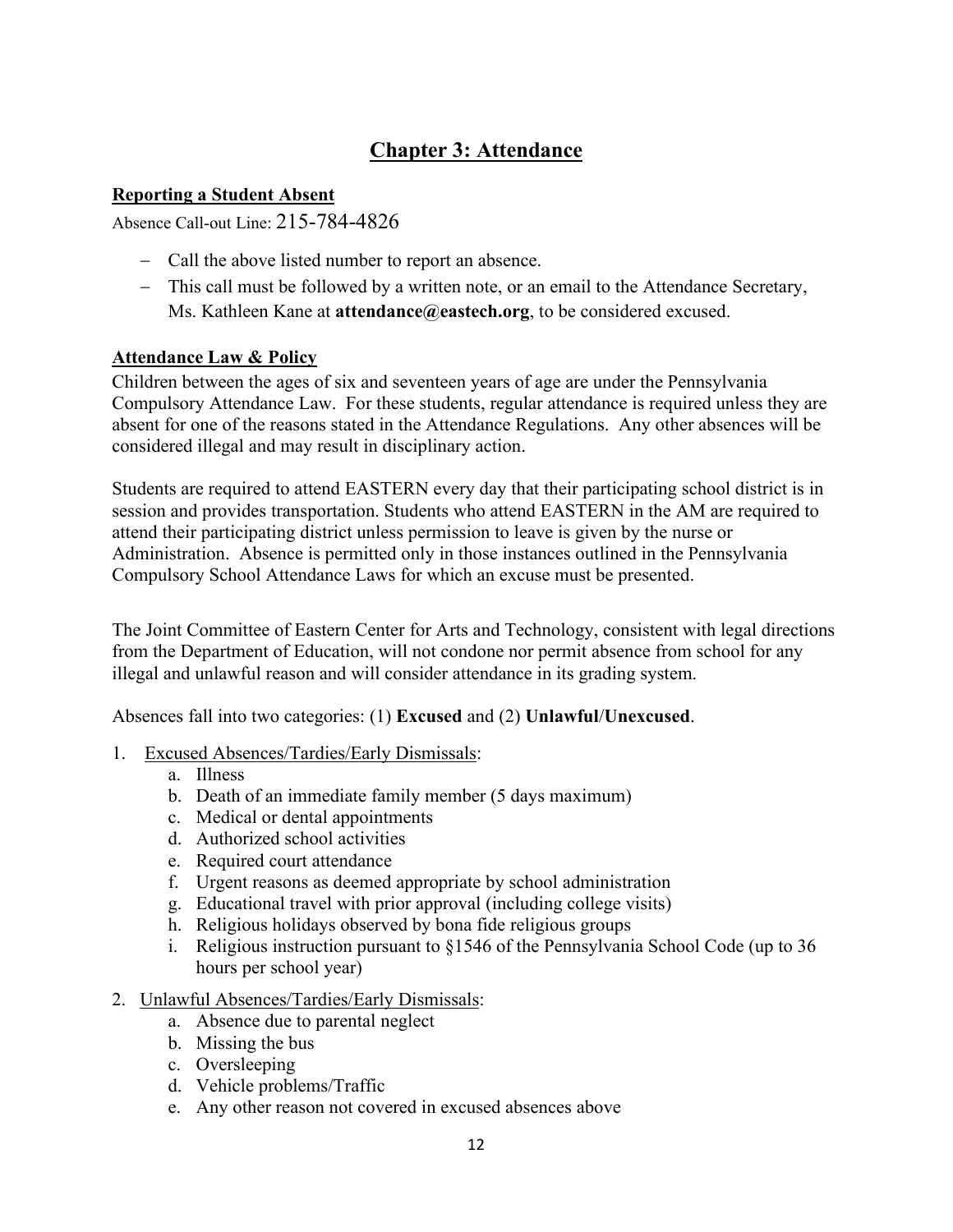## <span id="page-12-0"></span>**Absenteeism/Truancy Guidelines**

- − If a student has been absent from school for any period of time, the parent or legal guardian MUST provide a written or electronic explanation of the absence within three (3) school days of the absence. If no such documentation is provided, the absence will be considered permanently counted as unexcused or unlawful.
- − Absences due to illness, that are five (5) or more consecutive days, require a medical excuse note; documenting that the student has been seen, the anticipated length of care/recovery, and, if necessary, a note clearing the student from illness/injury when they may return.
- − EASTERN and the participating school may conduct a school/family conference to discuss the cause of the child's truancy and develop a mutually agreed upon Truancy Elimination Plan (TEP) to resolve the truant behavior.

## <span id="page-12-1"></span>**Lateness to School (Tardiness)**

Students who arrive late to school must report to the main entrance and receive a late pass to be admitted to class; failure to do so is a violation of the Discipline Code.

Consistent lateness to school, because of personal illness, may necessitate a medical excuse from a doctor.

## <span id="page-12-2"></span>**Late/Tardy Grading and Discipline Procedures**

There is a mandatory 2-point deduction from the daily grade for lateness. When a student is unexcused late, the daily grade may be changed by the teacher due to student performance.

Students who have 3 or more unexcused lateness in a marking period will be counseled. A letter will be sent home for students who are habitually late. Student drivers will lose their parking pass if they have excessive lateness.

#### <span id="page-12-3"></span>**Dismissal During School Hours**

- − A student who needs to be excused for a part of the day should present a written request from parent/guardian to the Attendance Secretary prior to the dismissal.
	- Same day emergency early dismissal must be verified with the parent by telephone before the student will be released from school.
- − It is the student's responsibility to make arrangements with their teacher to make-up work.
- − In case of illness or accidents, students will be released to their parents or taken for further treatment upon parent's permission.
- − Students will not be released from the school in the case of illness unless there is a responsible adult to receive them at home.
- − Transportation must be provided for the student by parent or guardian.

## <span id="page-12-4"></span>**Make-Up Work for Excused Absence**

Make-up work will be assigned by the teacher upon receipt of a valid excuse note. Make-up work will adjust the daily work ethic grade for each day of excused absence.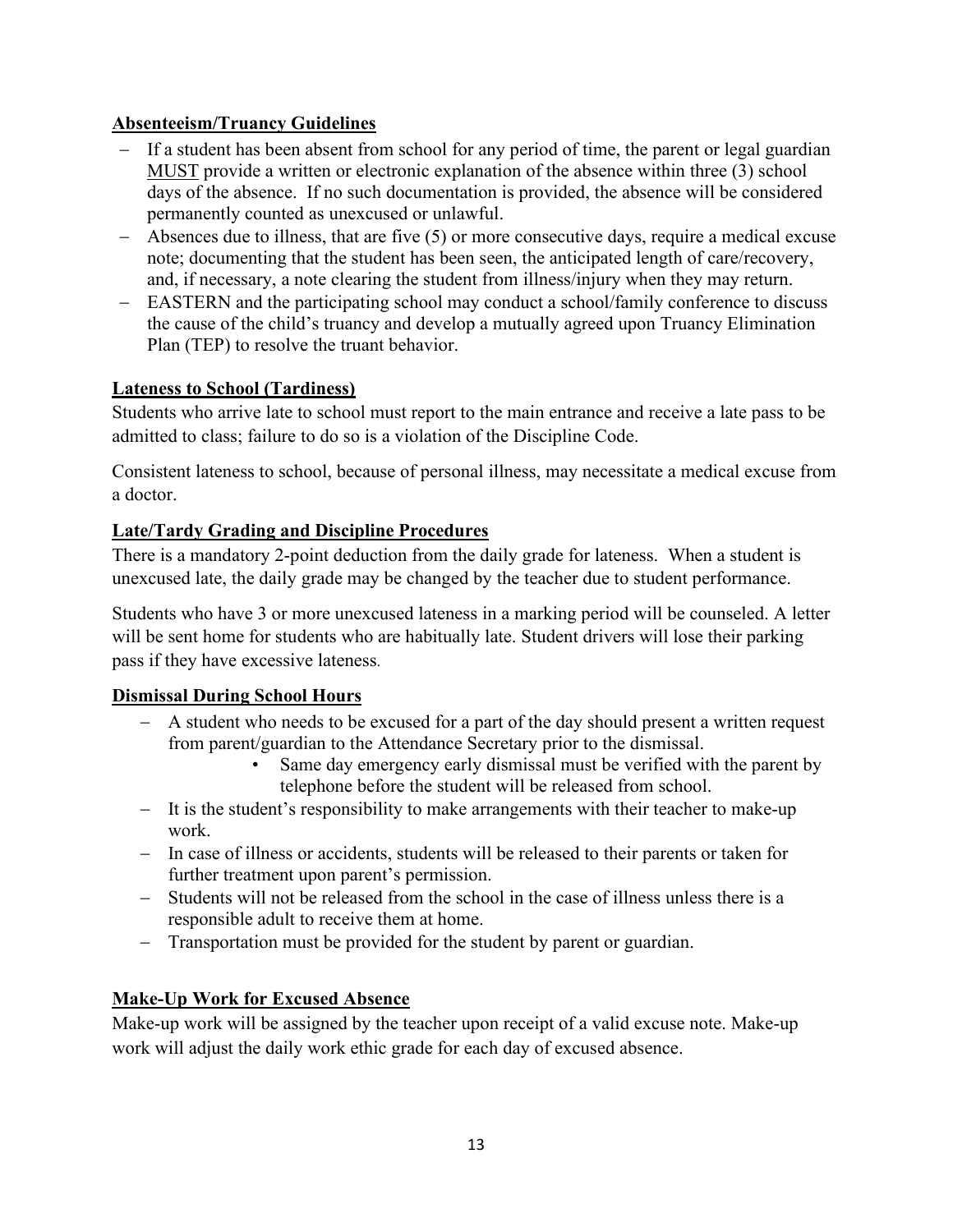## **Chapter 4: Grading & Education Requirements**

## <span id="page-13-1"></span><span id="page-13-0"></span>**Attendance and Employability Grade**

The objectives of each career and technical program at EASTERN require that learning be gained through program or laboratory participation by the student. No grade credit will be received for days absent without a legal excuse; in the case of legal excused absence, the student is granted the opportunity to complete work to increase the daily grade (see "Make-up Work for Excused Absence" in the *Attendance* section).

## <span id="page-13-2"></span>**Marking Period Grades**

EASTERN has four grading periods, each approximately 45 school days. Percentage grades are issued at the end of each marking period. Participating high schools apply these percentages to their grading policies. Quarterly marking period grades are calculated following the program grading policy using data in the Student Information System Teacher Grade book.

#### **Incomplete Grade (I)**

Students may receive an incomplete grade only in the instances where additional time to complete work has been granted by the Supervisor. This extension of time is not to exceed the end of the next marking period. At the end of this time (I) will be changed to reflect a grade for the regular classwork completed and the work submitted by the deadline. An (I) cannot be given the last marking period of the school year when final grades are required.

#### **Progress Reports**

Progress reports are issued, to communicate achievement in the program, to both the students and the parent/guardian. If the student's average percentage grade is less than 70%, or if there are any other indications of a potential failing grade, a progress report must be issued. Any marking period failing grade will have been preceded by a progress report, which will be mailed home and a copy will be kept on file in the student's records.

#### <span id="page-13-3"></span>**Parent Portal**

The Parent Portal gives parents and guardians an opportunity to view your child's grades as well as disciplinary records and attendance. The Parent Portal will be available after EASTERN's Parent's Night, and information about accessing the portal will be sent via e-mail or accessible in our website.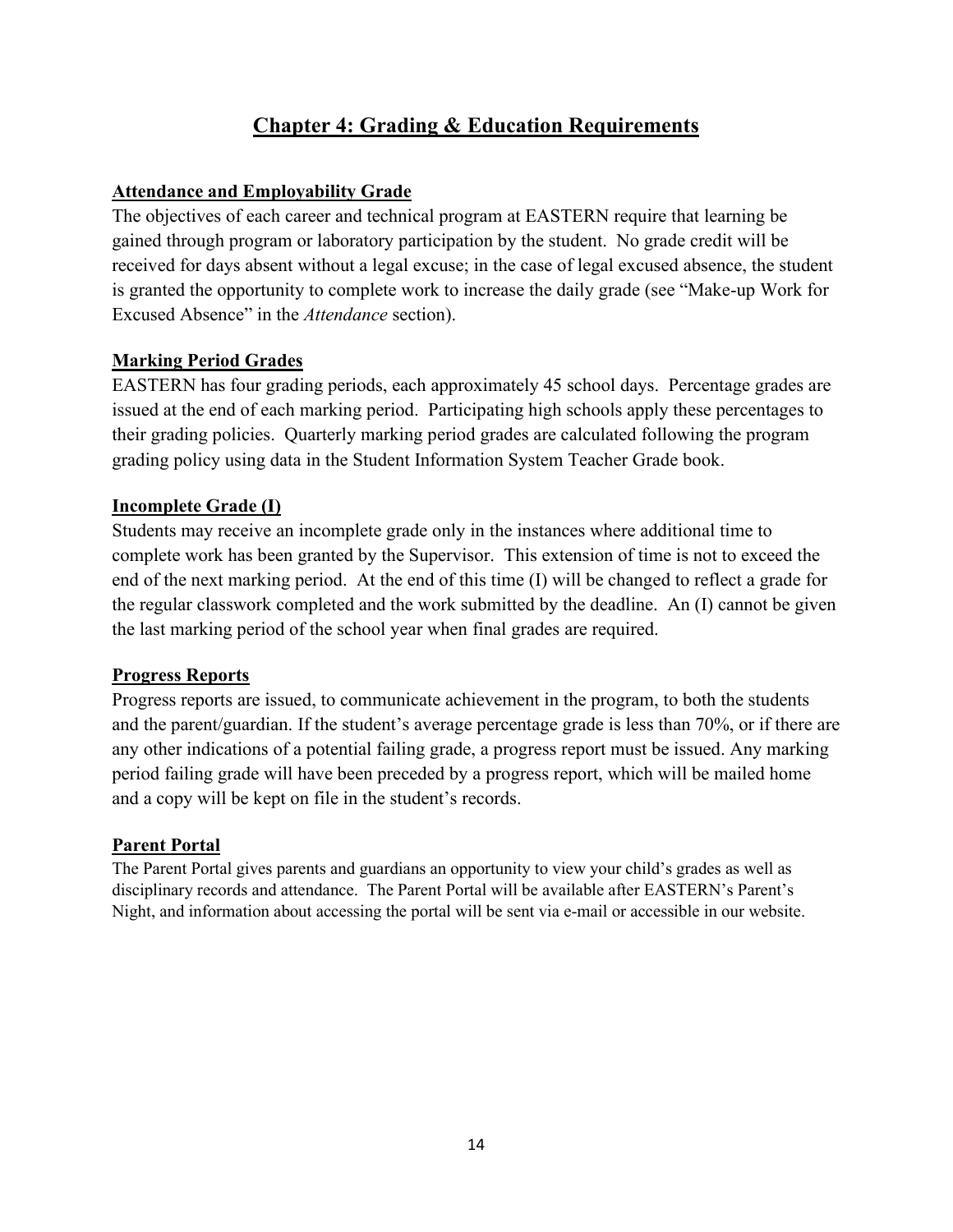## <span id="page-14-0"></span>**Student Grading**

Student grades are comprised of Theoretical, Practical, and Daily Employability grades.

#### **Theoretical Grade:**

− The Theoretical grade comprise 33 % of the grade. It includes tests, quizzes, homework, and assignments utilized each marking period to encourage the comprehension of technical skills.

## **Practical Grade**

− The Practical grade comprise 33% of the grade and include projects and hands on activities which show competence in a skill necessary for entry level employment.



## **Daily Employability:**

− The Daily Employability grade is a daily grade and is 34% of the student grade. It is comprised of competencies that reflect student behavior, employability, reliability, and attitude.

The Daily Employability grade can be affected by punctuality, proper dress, teamwork, engagement in learning, safety, and problem solving.

## <span id="page-14-1"></span>**Employability Grades**

| Grade                                                | Descriptor/Behavior                                                                                             |  |
|------------------------------------------------------|-----------------------------------------------------------------------------------------------------------------|--|
| 10 - Outstanding Work                                | Student works independently above and beyond assigned task with<br>leadership, initiative, and professionalism. |  |
| 9 - Excellent<br>8 - Commendable<br>7 - Satisfactory | Student works with moderate or limited supervision and direction on<br>assigned task.                           |  |
| 4-6 - Poor Effort                                    | Student needs supervision and direction or redirection on assigned<br>task.                                     |  |
| 0-3 - Unsatisfactory                                 | Student needs continuous supervision and redirection and does not<br>accomplish assigned task.                  |  |

**Semester and Final Grades** Final grades are calculated from the quarter grades by the Student Information System and submitted to the participating school district. Grades from EASTERN appear on the district report card.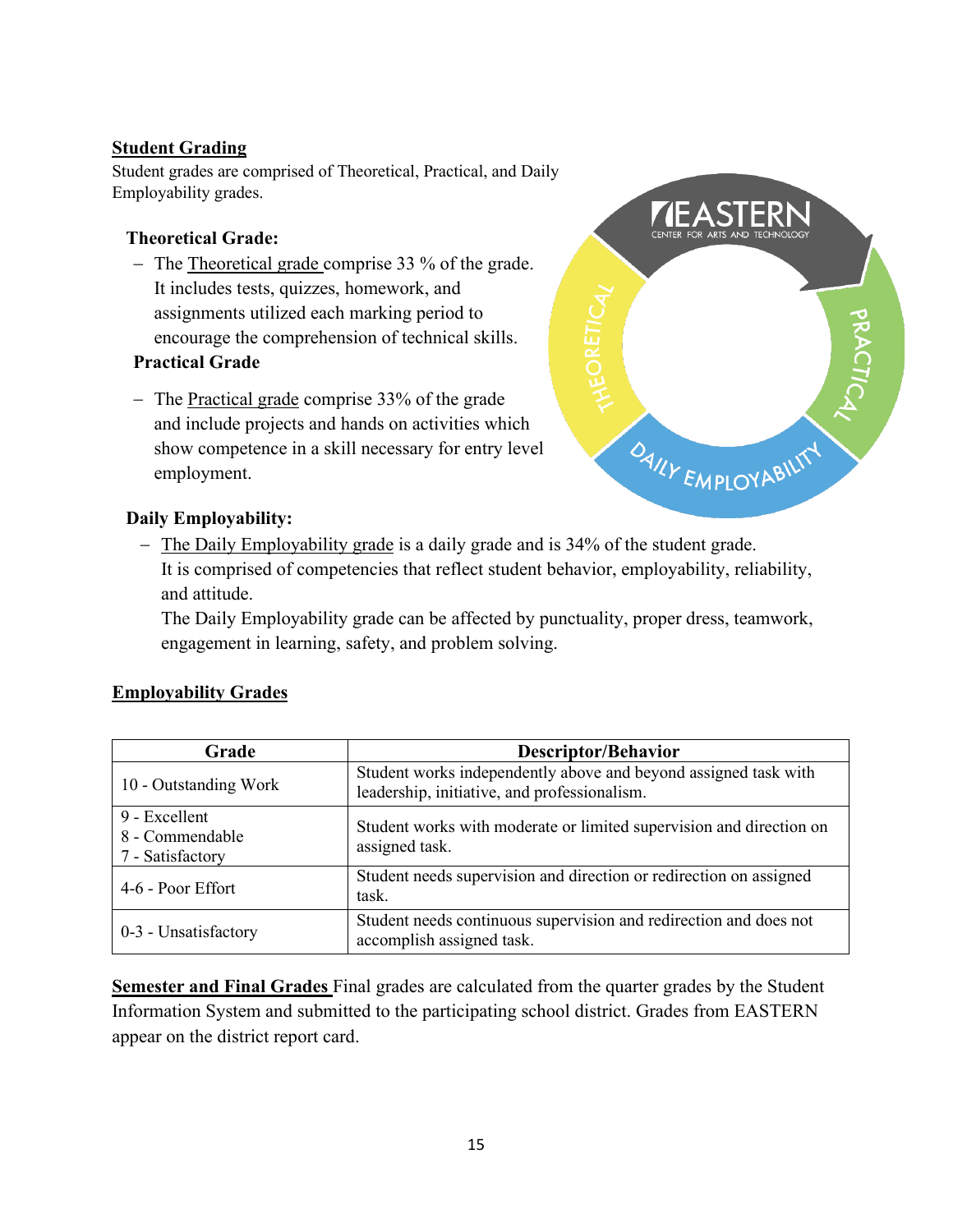## <span id="page-15-0"></span>**Career Objective Forms**

This form is to be completed each year by students enrolled in Pennsylvania Department of Education (PDE)-approved career and technical education (CTE) programs.

- − Students will complete a Career Objective form which will serve as their educational plan while at EASTERN.
- − On the Career Objective form, students will select a job title to work towards while enrolled at EASTERN and document their current plans for after graduation.
- − Teachers will consult with students to complete the forms and a final copy will be printed and sent home, in October, for a parent/guardian signature.
- − *This form is required by state law, and you must sign and return it promptly. Failure to return forms will result in follow up notices.*

## **Certificates of Completion**

Certificates of Completion will be granted, upon graduation, to those students who have achieved a final grade average of 70 or higher for the program and have completed all tasks in their chosen career objective.

## <span id="page-15-1"></span>**Maintenance of Student Records**

EASTERN shall annually notify parents/guardians of the policies and procedures regarding student education records and the rights of parents/guardians under both State and Federal law concerning the confidentiality of education records. EASTERN is considered an extension of the sending school: therefore, the school of record shall be the graduating high school. EASTERN will forward all attendance and grade records to said high school to be included in all official student records. For further information on student records, refer to Board Policy C121.

#### <span id="page-15-2"></span>**Transcript Requests**

High school transcripts must be requested on EASTERN's website through the Office of Open Records link.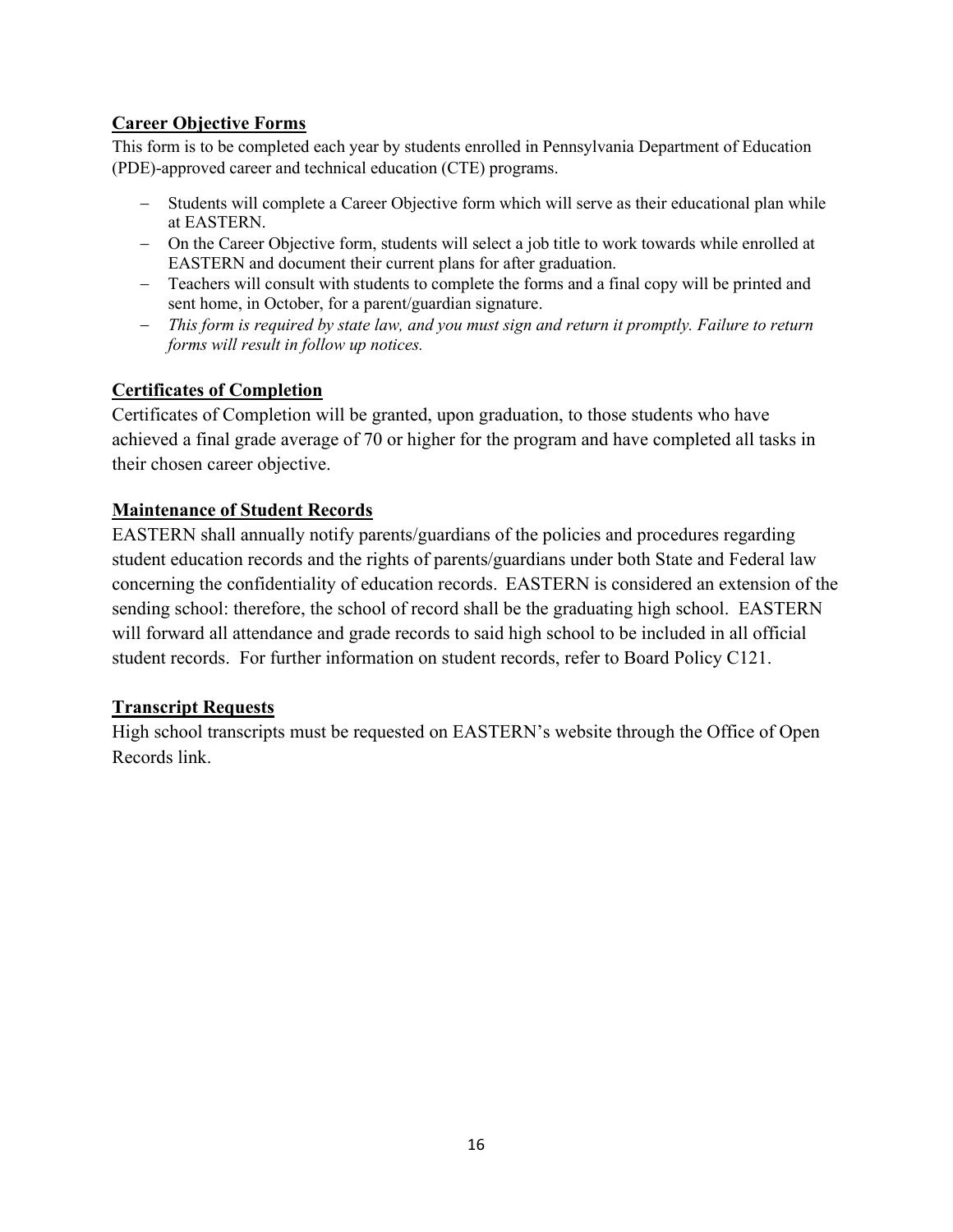## **Chapter 5: Discipline**

#### <span id="page-16-1"></span><span id="page-16-0"></span>**Code of Conduct**

The Code of Conduct, as established by the Joint Committee of Eastern Center for Arts and Technology, is a set of guidelines designed to make clear to both students and staff the procedures and rules of the school. School rules promote learning in a well-organized, safe, and pleasant environment.

As educators, the staff is given the task of helping each student identify and develop their aptitudes and interests as a preparation for employment. Classroom teachers, therefore, frequently make demands similar to those of a job foreman or supervisor so that the students may learn safe and efficient work habits. The student, as a potential employee, must learn to work cooperatively with their teacher/supervisor and with their fellow workers. He or she must exercise self-discipline, work responsibly, respect the rights and property of their employer and their fellow workers.

The guiding principle for this Code of Conduct is **respect**—respect for the rights of the students, the teachers, and the parents. To realize the goals of this Code of Conduct, it is necessary to establish certain rules, regulations, and procedures that will develop and maintain the proper learning environment.

#### **Goals of the Code of Conduct:**

- To guarantee the rights of the staff to teach and the student to learn in an atmosphere free of disruptive speech or actions
- To establish a safe school environment in which the rights and personal dignity of both students and staff are assured
- To encourage the student toward mature and responsible behavior through self-discipline
- To ensure all students a classroom atmosphere to complete the course of study prescribed by state and local school authorities
- To reduce the occurrence of discipline problems by:
	- Promoting an atmosphere of mutual respect and productive interdependence
	- Gearing diagnostic and prescriptive learning activities to the individual attitudes, abilities, and interests of students
	- Referring students in need of counseling, examination, or other such rehabilitative measures to the appropriate personnel
- To comply with federal, state, and local laws
- To protect and maintain school property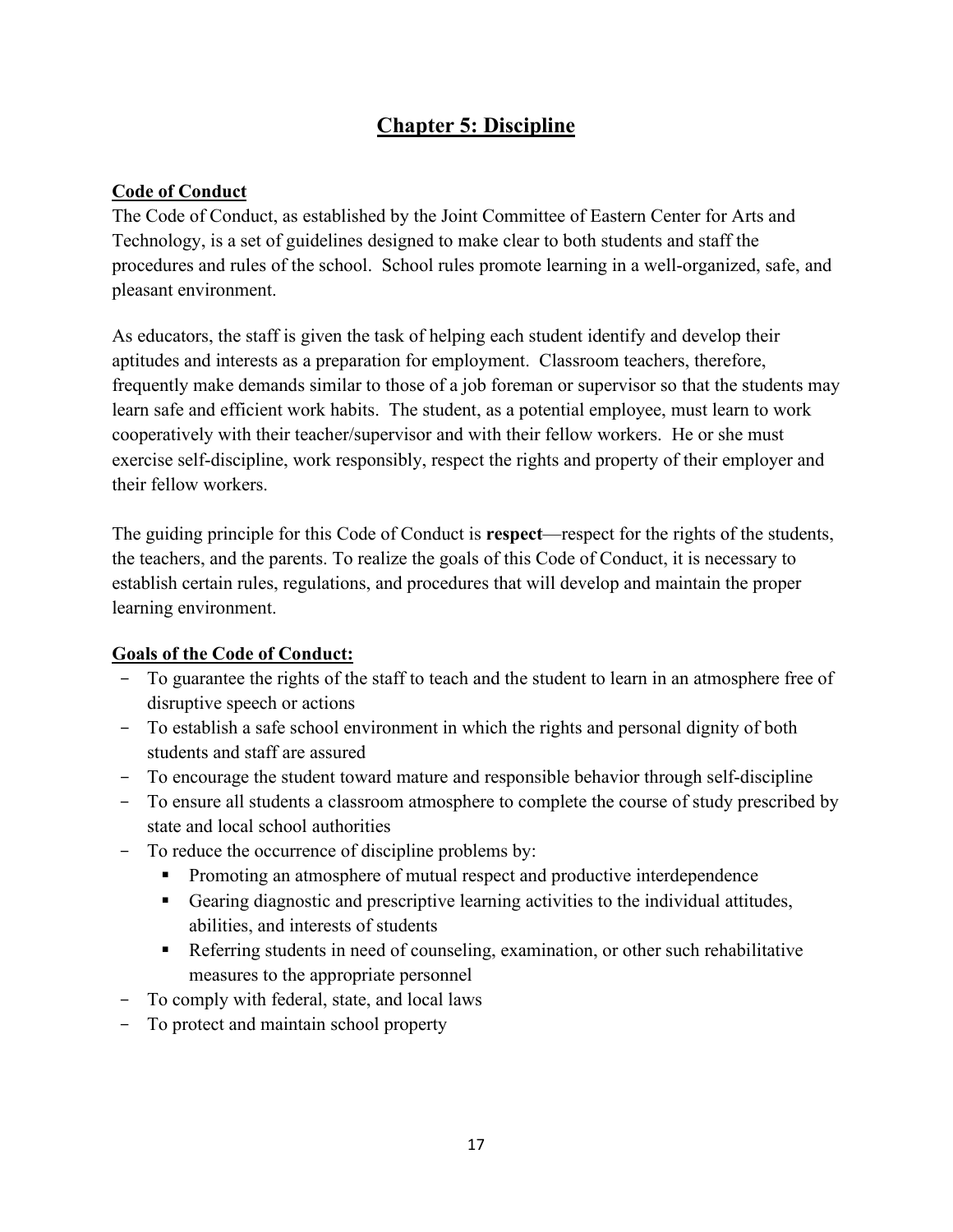## **Dissemination of Policy**

Every effort shall be made to give students an opportunity to correct their behavior and succeed in their chosen instructional program before being removed from class. School policy and regulations pertaining to the infractions of rules will be printed in the Student Handbook. Instructional programs will post the rules and subsequent disciplinary actions in the classroom area.

Students will be instructed in the rules of the school at the school-wide orientation held during the first week of classes. This information will be posted in the Faculty and Student Handbooks. The disciplinary actions of the behavioral code are meant to be constructive in nature and not to be solely punitive. All disciplinary actions are predicated upon cooperative and courteous student behavior during the discipline proceedings. Any misconduct, abusive behavior or uncooperative attitude during the discipline procedure may result in additional disciplinary action. To insure a fair standardized discipline system, EASTERN utilizes a progressive system of student discipline accountability.

The discipline guidelines are composed of two major parts: specific discipline procedures and student offenses requiring disciplinary action. The instructor will be responsible for carrying out disciplinary action involving in-class student behavior. Out-of-class repeated in-class and major breaches of discipline are the responsibility of the Supervisor of Career and Technical Education. Upon accumulation of several offenses, the Supervisor of Career and Technical Education will either assign a student In-School Suspension or Out-of-School Suspension. All decisions concerning student discipline will be made by the Supervisor of Career and Technical Education in conjunction with the high school principal. Major discipline breaches will be coordinated with the high school principal and superintendent. Disciplinary actions are coordinated and based on district discipline policy and procedures.

#### **Discipline Policy Guidelines**

The guidelines for administering discipline at EASTERN are authorized by the Eastern Center for Arts and Technology Joint Operating Committee. Board policy #C-118 details the authority and procedures pertaining to specific situations at EASTERN. The listing of procedures and applicable situations is by no means complete and final and is subject to additions, deletions, and modifications.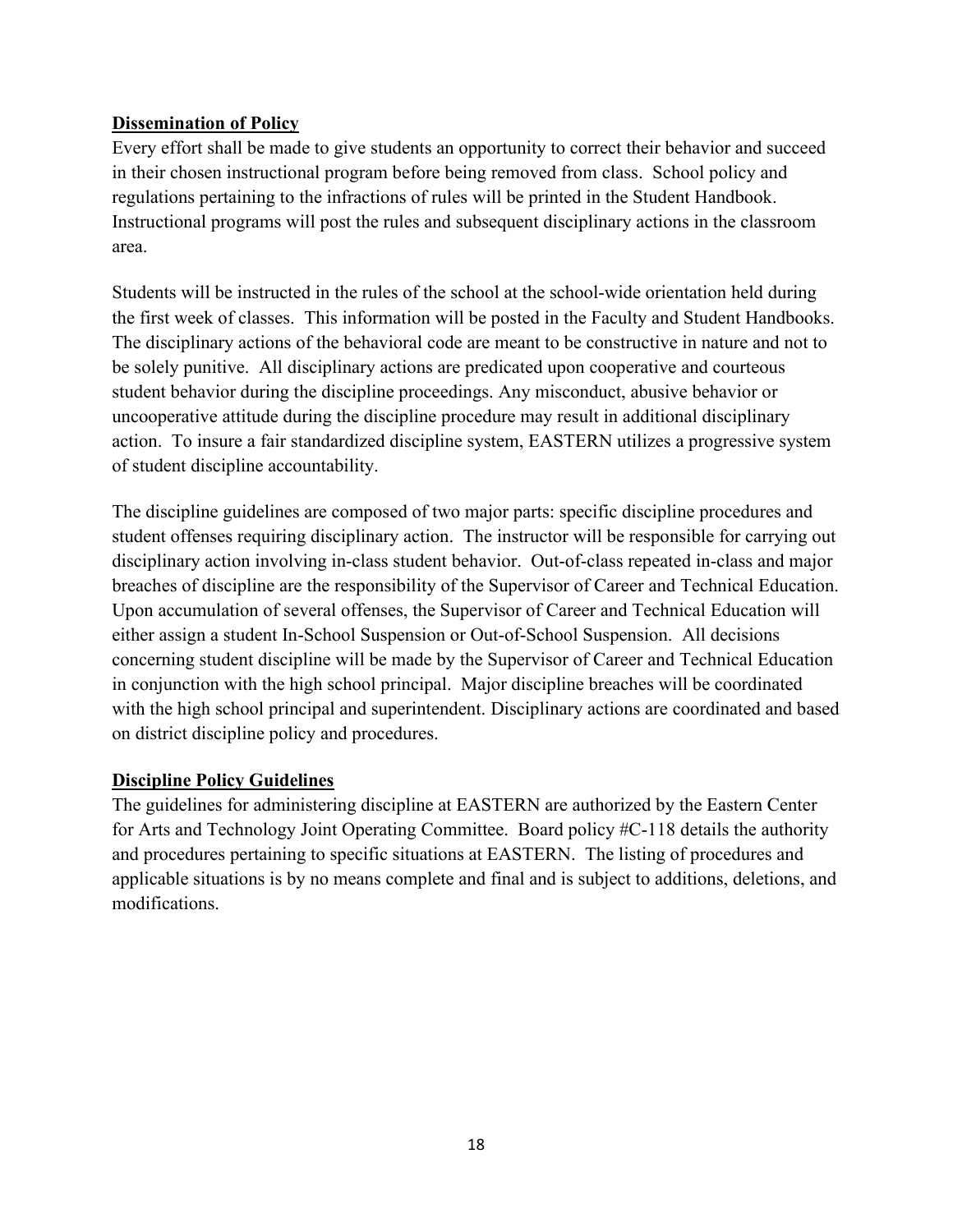#### <span id="page-18-0"></span>**Specific Discipline Procedures**

This section lists the proper sequence and the approved discipline procedures to be followed by the EASTERN School Staff. This is designed as a quick reference to the discipline policy of the school.

School rules are reviewed by teachers in programs during the first week of school. Program expectations and safety requirements are clearly explained and student notification of such is documented by the teacher.

#### **Discipline Procedure**

#### **1. Instructor/Staff Student Contact**

All student infractions require informing the student of the infraction and discussing the infraction with the student to ensure they understood the rule and the implications of not following it. If the incident can be handled in class, the teacher should record it in CSIU in the teacher journal with the log type Discipline. This will create a record for incidents handled in class.

#### **2. Instructor/Parent Contact**

Parents may be contacted by phone or e-mail when a discipline infraction occurs. Instructors are encouraged to continue contact with a parent if improvement in the student's behavior does not occur. The instructor needs to contact the parent regarding minor incidents handled in class before reporting the student to the Supervisor of Career and Technical Education with a repetitive level 1 infraction. An entry should be made in the teacher log upon contact of the parent.

#### **3. Referral to the Supervisor of Career and Technical Education**

A referral to the Supervisor should be completed when a student continues to have level 1 discipline infractions or has a higher-level infraction. The referral is completed in CSIU in the discipline wizard and an e-mail will be automatically sent to the Supervisor. If the student does not need to be immediately removed from the classroom due to safety or disturbance to the class, the supervisor will get the student when available. If the student must be removed from the classroom the teachers should have the assistant escort the student to the office, if available, or contact the office to have someone escort the student to the office and wait for an administrator. The SSCs can be utilized to talk to the student until an administrator is available if necessary.

#### **4. Supervisor Procedures for Referrals to the Supervisor**

The student will complete an incident report when they arrive. The Supervisor will discuss the incident based on the teacher's notes and the student's statement. If it is a safety violation a retraining worksheet may be required to show understanding of the safety procedure. Once completed the student will be allowed to return to class and discuss the safety violation with the teacher.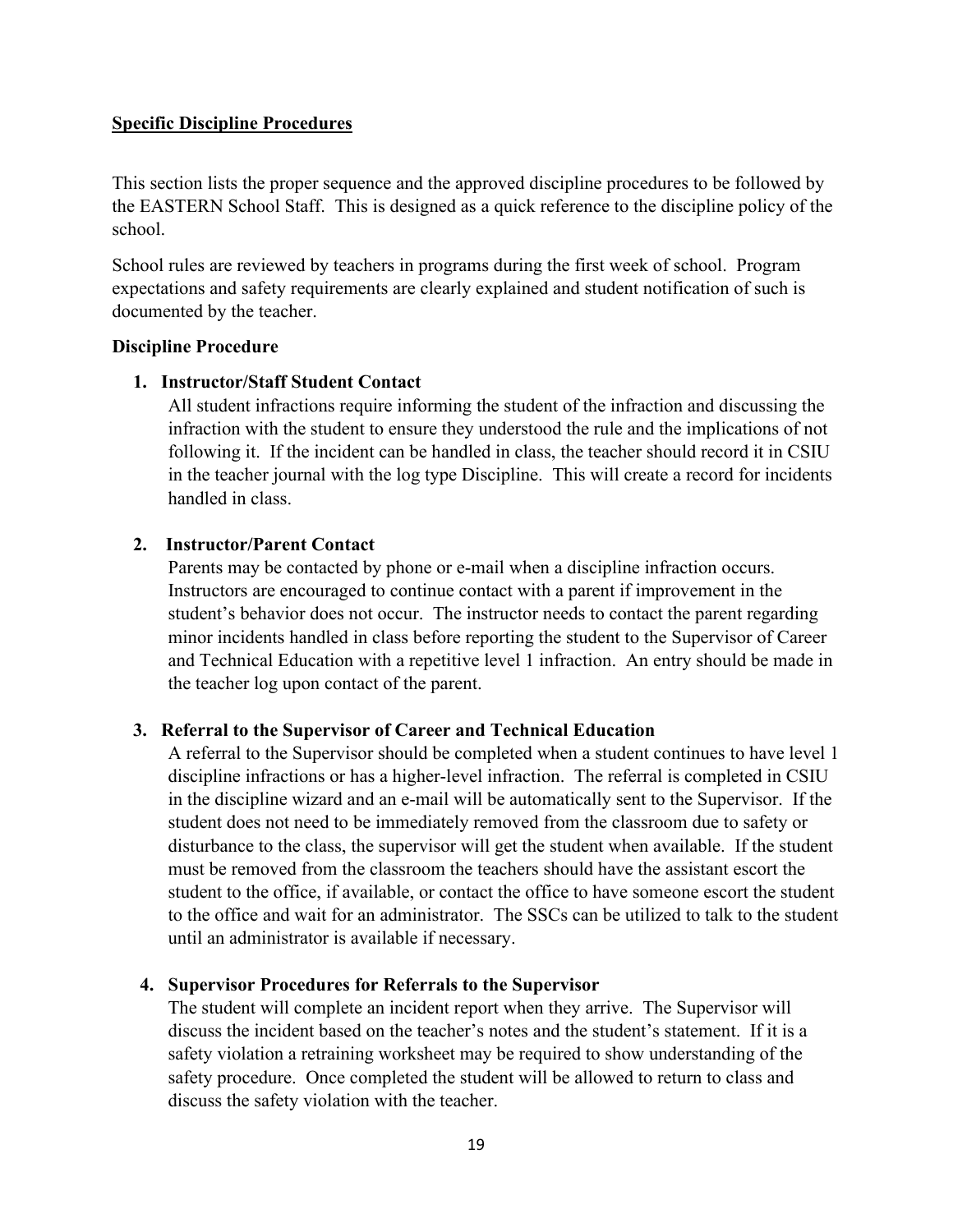## **Definitions**

A student sent to the office may have different consequences depending on the infraction. The goal of the Supervisor is to ensure the student understands the rules and the infraction, is calm and ready to reenter the classroom to learn, and that support necessary to eliminate the negative behavior is in place. Parents and the sending district personnel may be contacted to assist with situation. The Supervisor will close the referral with one of the following actions

- 1. Handled in Class This is utilized when the teacher handles the issue in class and notes it in the teacher log and if a discipline infraction is written up in CSIU and the teacher deals with the situation.
- 2. Counsel and Return to Class This is the most common action. The student will speak to the Supervisor about the infraction and be returned to class with an understanding of the infraction and a plan to eliminate further issues
- 3. Warning
- 4. In School Suspension A student can be assigned in-school suspension and spend time in the SLC depending on the severity or repetitive nature of the incident. Notification is sent to the district contact and the parent.
- 5. Out of School Suspension The student will be assigned Out of School Suspension and a mandatory meeting with the parent or guardian will be scheduled before the return. The High School contact is notified by phone and mail. This is for major incidents as per the discipline policy or repetitive issues after multiple days of in-school suspension.
- 6. Reassignment Upon recommendation of the administration of EASTERN, any student who demonstrates her or his inability to benefit from the learning environment, or who constitutes a threat to the health, safety, or well-being of others will be referred to the participating school superintendent to be withdrawn from EASTERN and reassigned to another educational opportunity.

#### **Authority**

The Supervisor of Career and Technical Education will carry out the assignment of discipline for major breaches of this regulation and the discipline code. Major breaches of the discipline code will result in a 1 to 10-day suspension.

- 1. Suspensions less than 10 days will be coordinated with designated sending district personnel.
- 2. A 10-day suspension will be coordinated with the Superintendent from the student's district and a hearing will be held with that Superintendent or Designee.
- 3. The Supervisor of Career and Technical Education may use discretion in assigning a disciplinary action greater than what is called for if the offense warrants.
- 4. The Supervisor of Career and Technical Education may deviate from the established policy by initiating a less severe action than called for in the policy if warranted.
- 5. The Supervisor of Career and Technical Education will use discretion before contacting the Law Enforcement Authority for offenses not listed as mandatory within the Memorandum of Understanding with the Upper Moreland Police Department.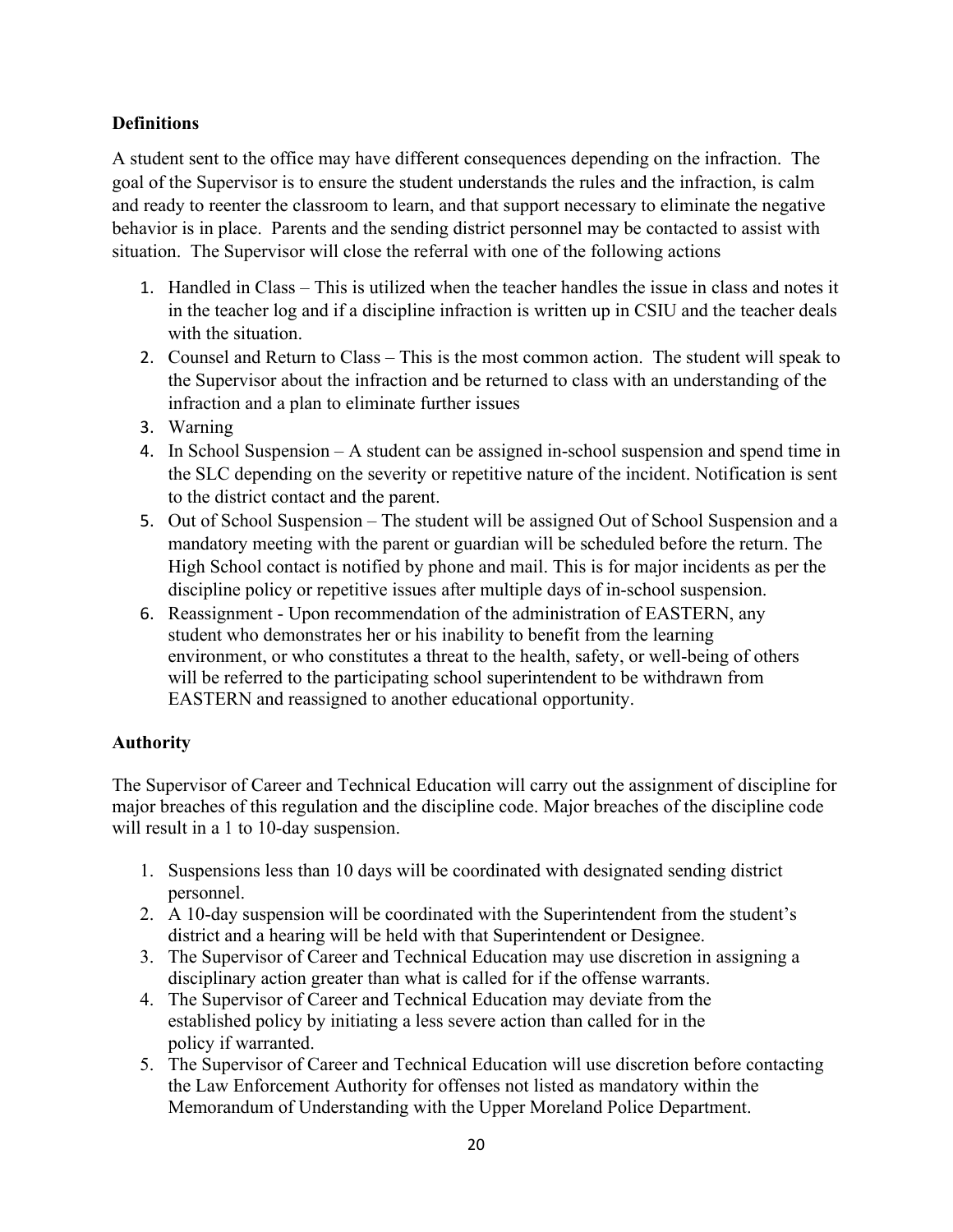## <span id="page-20-0"></span>**Student Offenses Requiring Disciplinary Action.**

The following section lists unacceptable student behaviors and the definition for In-Class Student Behavior, Out-of-Class Student Behavior and Major Breaches of discipline.

## **Student Behavior/ Level I Infraction**

A student action which relates specifically to an inappropriate behavior. Unacceptable behavior may result in an In-School Suspension.

| <b>Behavior</b>                                                                   | <b>Definition</b>                                                                                                                                                                                                                                                                                                                    |
|-----------------------------------------------------------------------------------|--------------------------------------------------------------------------------------------------------------------------------------------------------------------------------------------------------------------------------------------------------------------------------------------------------------------------------------|
| Use of Offensive Language                                                         | Verbal or non-verbal disrespect of authority                                                                                                                                                                                                                                                                                         |
| Disruptive Behavior/Horseplay                                                     | Actions including pushing, shoving, wrestling, and<br>running that may lead to injuries                                                                                                                                                                                                                                              |
| Shop Safety Violation (non-injury)                                                | Unsafe actions with tools, materials or equipment in the<br>shop or classroom                                                                                                                                                                                                                                                        |
| Abuse of pass policy affecting class<br>time                                      | Any use of a hall (green or other) passes other than the<br>purpose for which it was issued, thereby affecting class<br>time                                                                                                                                                                                                         |
| Consuming food and/or beverages<br>in classroom/lab area (non<br>SkillsUSA event) | Bringing food/beverages into and/or eating in class or lab<br>areas or with explicit instructor permission                                                                                                                                                                                                                           |
| Disruption of classroom activities                                                | Behaving in ways that are obnoxious $\&$ annoying, thereby<br>hindering progress in the class                                                                                                                                                                                                                                        |
| Possession of matches and lighters                                                | Being in possession of matches and lighters                                                                                                                                                                                                                                                                                          |
| Use of an electronic device during<br>the school day                              | The electronic device is being used without instructor<br>permission or in a shop area posing a safety concern.                                                                                                                                                                                                                      |
| Failure to comply with school<br>requirements                                     | Failure to comply with school dress code, meet<br>equipment requirements, and/or failure to complete and<br>return required school documentation. This includes<br>coming to school without a uniform or required tools,<br>wearing hats or outer garments in the building, or turning<br>in required documents requested by school. |
| Falsification of oral or written<br>communication/documentation                   | Intent on falsifying written documents or lying to any<br>staff member concerning school related matters                                                                                                                                                                                                                             |
| Computer use violation                                                            | Violation of the school networking and internet policies                                                                                                                                                                                                                                                                             |
| Late to school                                                                    | Late to school (except a late bus)                                                                                                                                                                                                                                                                                                   |
| Cheating/Plagiarism                                                               | Turning work in as your own when it was done by<br>someone else                                                                                                                                                                                                                                                                      |
| Bullying and Cyber bullying and<br>harassment of any type                         | Any form of harassment or intimidating behavior, toward<br>another student executed by any student in person or<br>through texting, media, or social networking websites                                                                                                                                                             |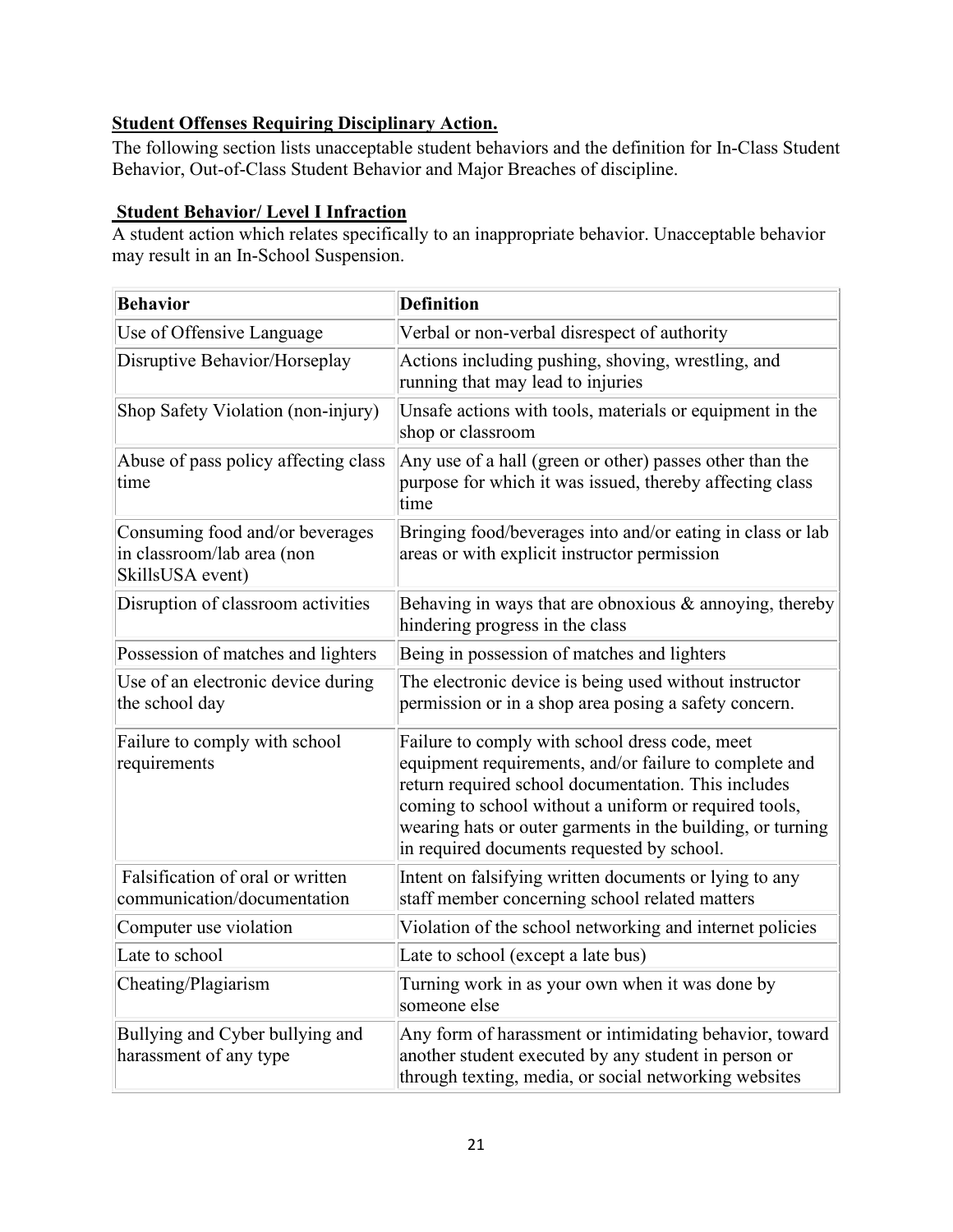## **Out-Of-Class Student Behavior/ Level II Infractions**

A student offense which relates to any non-class period activity. Unacceptable Behavior may result in an In-School Suspension.

| <b>Behavior</b>                                                     | <b>Definition</b>                                                                                                                                                                            |
|---------------------------------------------------------------------|----------------------------------------------------------------------------------------------------------------------------------------------------------------------------------------------|
| Abuse of pass policy not<br>affecting class time                    | Any use of a pass other than the purpose for which it was issued                                                                                                                             |
| Being in an unauthorized<br>area                                    | Being anywhere on the grounds without an authorized pass                                                                                                                                     |
| Bringing food to school<br>authority                                | Bringing and/or eating food in school with the exception of<br>without permission of school school sponsored events or with explicit instructor permission                                   |
| Not signing into school (not<br>obtaining a late pass)              | Any student who has not been accounted for in roll call and who<br>does not sign in at the appropriate office directly upon arriving at<br>school                                            |
| Truancy                                                             | Students who are illegally absent from EASTERN for their<br>assigned session. Students present at their high school must be<br>present at EASTERN unless excused by nurse or administration. |
| Exceeding the lateness to<br>class policy                           | 3-6 or more tardies in a marking period                                                                                                                                                      |
| Overly demonstrative<br>displays of affection                       | Overly demonstrative display of affection is deemed as<br>inappropriate for the educational environment                                                                                      |
| Disruptive behavior                                                 | Behaving in ways that are obnoxious and annoying thereby<br>disturbing classes and/or threatening the safety, welfare, and<br>rights of others                                               |
| Bullying and Cyber bullying<br>and harassment of any type           | Any form of harassment or intimidating behavior, toward another<br>student executed by any student in person or through texting,<br>media, or social networking websites                     |
| Falsification of oral or<br>written communication/<br>documentation | Intentional falsifying written documentation or lying to any staff<br>member concerning school related matters                                                                               |
| Violation of Bus, Driving,<br>and Parking Regulations               | Failure to comply with bus regulations, driving and parking<br>regulations.                                                                                                                  |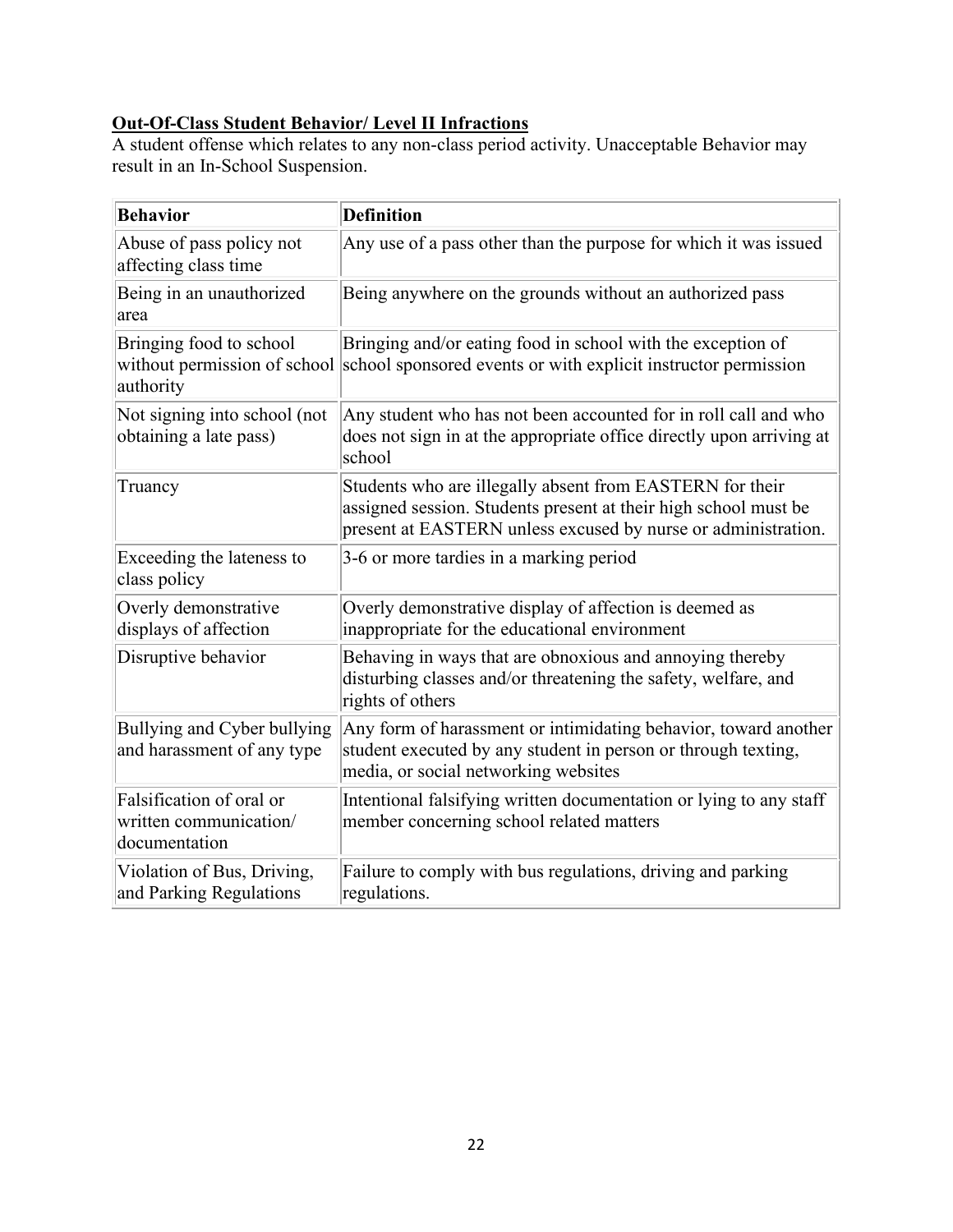## **Major Breaches of Discipline/ Level III Infractions**

Any student offense in or out of classes which is identified by the EASTERN Discipline Policy as a major breach of discipline. This list is not all inclusive. NOTE: Many of the following infractions will result in arrest and/or fines.

| Consequence                                                                        | <b>Behavior</b>                                           | Definition                                                                                                                                                                          |
|------------------------------------------------------------------------------------|-----------------------------------------------------------|-------------------------------------------------------------------------------------------------------------------------------------------------------------------------------------|
| (Suspension)<br>1-10 days out of school                                            | Hazing/Sexual<br>Harassment/<br><b>Bullying</b>           | Physical or mental abuse of another student                                                                                                                                         |
| (Suspension)<br>1-10 days out of school                                            |                                                           | Intimidation/Bullying Threats directed toward the person or property<br>of any staff member, student, or society                                                                    |
| (Suspension)<br>1-10 days of out of<br>school & possible<br>citation to magistrate | Possession of<br>tobacco, nicotine, or<br>vaping products | Possession of any form of tobacco products or<br>any form of vaping products in the school<br>building or on school grounds                                                         |
| (Suspension)<br>1-10 days out of school                                            | Fighting/Bullying                                         | Slapping, hitting, striking, etc., with apparent<br>intent to inflict bodily harm                                                                                                   |
| (Suspension)<br>1-10 days out of school                                            | Theft of school or<br>personal property                   | Unauthorized removal of property from<br>established location                                                                                                                       |
| (Suspension)<br>1-10 days out of school<br>expulsion hearing                       | Physical assault on<br>staff member                       | Pushing, shoving, punching, hitting, slapping,<br>or any physical movement intended to inflict<br>bodily harm                                                                       |
| (Suspension)<br>1-10 days out of school                                            | Committing minor<br>vandalism                             | Engaging in behavior leading to the damage<br>and/or destruction of school personal property<br>- Restitution must be made in all acts of<br>vandalism                              |
| (Suspension)<br>1-10 days out of school                                            | Use of offensive<br>language                              | Verbal abuse, using offensive language<br>specifically directed at a staff member or<br>other students                                                                              |
| (Suspension)<br>1-10 days out of school                                            | Leaving school<br>grounds without<br>permission           | Leaving school grounds without prior<br>administrative approval                                                                                                                     |
| (Suspension)<br>1-10 days out of school                                            | Safety violation<br>(iniury)                              | Any hazardous or potentially hazardous<br>behavior which could or would result in<br>injury. To include huffing or inhaling<br>hazardous substances normally found in shop<br>area. |
| (Suspension)<br>1-10 days out of school                                            | Insubordination                                           | Failure to abide by school regulations and/or<br>comply with a legitimate request by a member<br>of the staff to encourage other students to be<br>insubordinate and/or insolent    |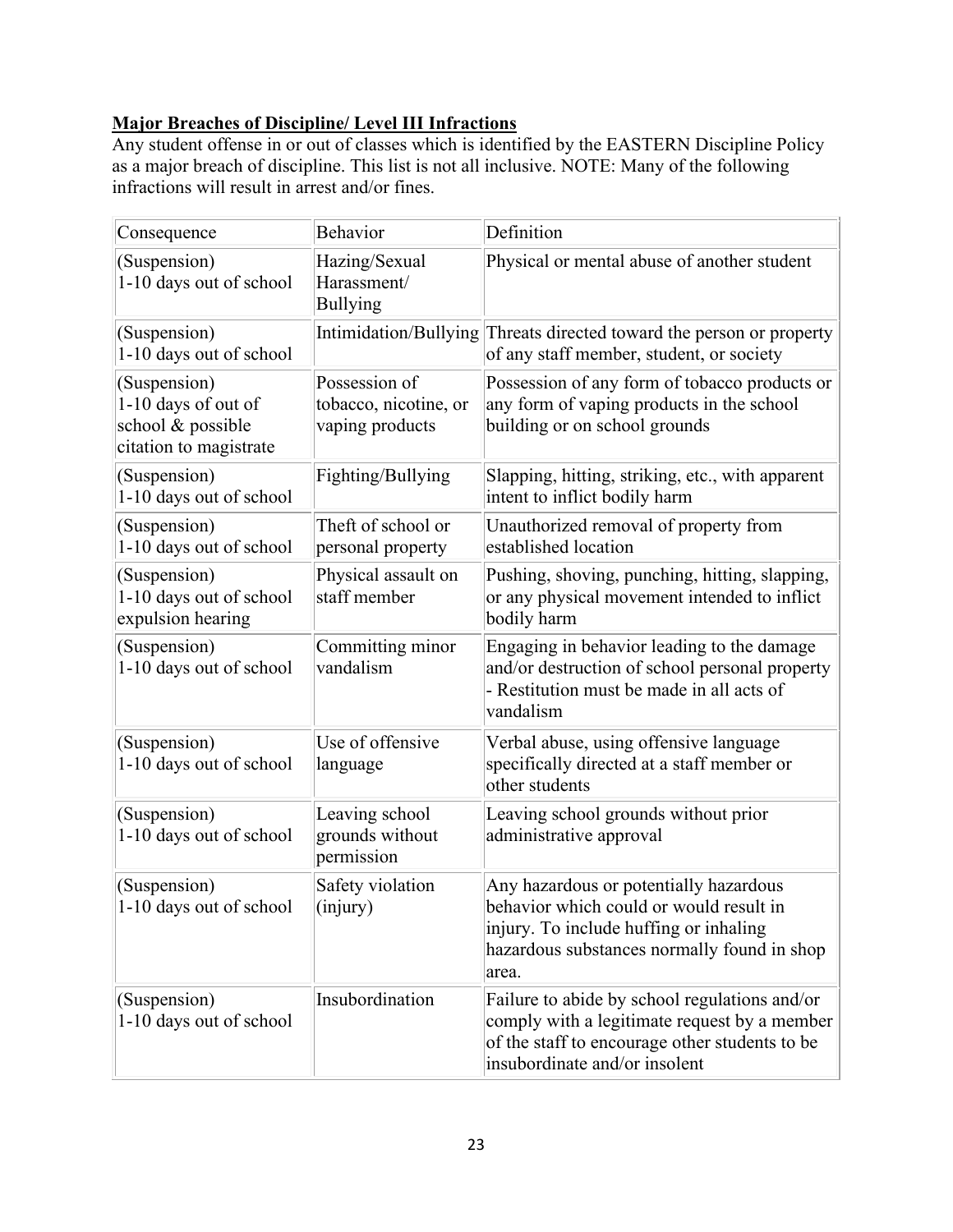## **Major Breaches of Conduct/Level IV Infractions**

Requiring the Upper Moreland Police and the referral and coordination of consequences with the participating high school administration

| Consequence                                                                                | <b>Behavior</b>                                           | Definition                                                                                                                                                                                                                                                                            |
|--------------------------------------------------------------------------------------------|-----------------------------------------------------------|---------------------------------------------------------------------------------------------------------------------------------------------------------------------------------------------------------------------------------------------------------------------------------------|
| 10-45 Days suspension Possessing or setting<br>and recommendation<br>for expulsion hearing | off explosive<br>devices; possessing<br>dangerous weapons | Possess on, exchange, sale, or setting off<br>explosive devices. Possession of dangerous<br>weapons.                                                                                                                                                                                  |
| 10-45 Days suspension Robbery, stealing,<br>and recommendation<br>for expulsion hearing    | major vandalism                                           | Engaging in behavior leading to the damage<br>and/or destruction of school personal property.<br>Restitution must be made in all acts of<br>vandalism.                                                                                                                                |
| 10-45 Days suspension<br>and recommendation<br>for expulsion hearing                       | Terroristic threats,<br>criminal activity                 | A threat to commit violence communicated<br>with the intent to terrorize another, to cause<br>evacuation of a building, or to cause serious<br>public inconvenience, in reckless disregard of<br>the risk of causing such terror or inconvenience<br>to property or an individual(s). |
| 10-45 Days suspension<br>and recommendation<br>for expulsion hearing                       | Committing arson,<br>setting off a false<br>alarm         | Deliberate setting off a fire in the building,<br>school campus, or school bus                                                                                                                                                                                                        |
| 10-45 Days suspension<br>and recommendation<br>for expulsion hearing                       | Possession of drug<br>paraphernalia                       | Having possession of items considered drug<br>paraphernalia                                                                                                                                                                                                                           |
| 10-45 Days suspension<br>and recommendation<br>for expulsion hearing                       | Violation of<br>substance abuse<br>board policy           | Possess on, use or abuse of any controlled<br>substance, including alcohol                                                                                                                                                                                                            |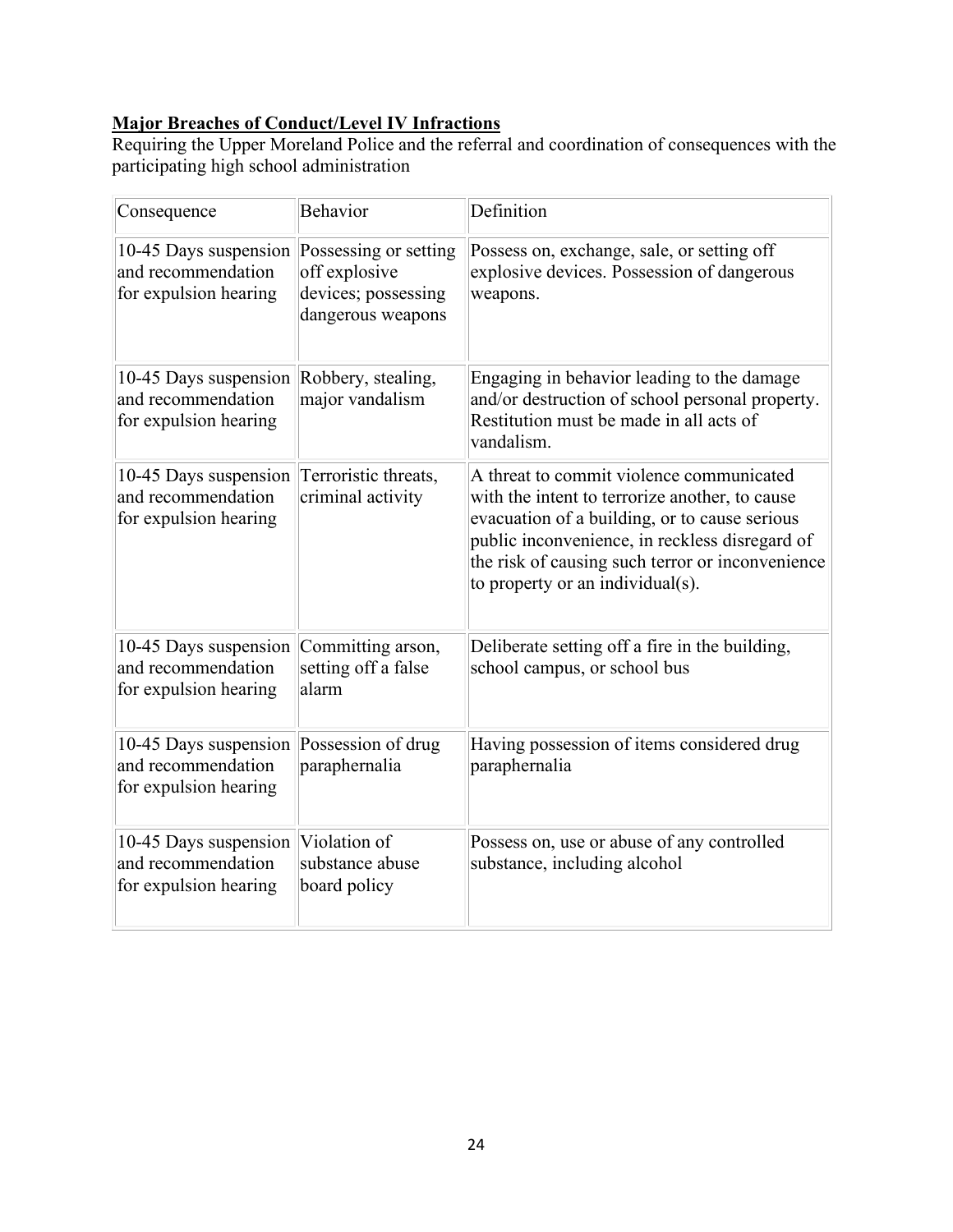#### <span id="page-24-0"></span>**Bullying & Cyber bullying**

All forms of bullying and cyber bullying by EASTERN students are prohibited. Anyone who engages in bullying or cyber bullying in violation of this policy shall be subject to appropriate discipline. Each staff member and student shall be responsible to make their best efforts to maintain an educational environment free of bullying and cyber bullying.

**Bullying** shall mean a pattern of repeated harmful behavior by a person or a group of persons with more physical or social power toward a less powerful person. This may include a wide variety of behaviors, with deliberate intent to hurt, embarrass, or humiliate the other person. EASTERN has identified three types of bullying:

- − Physical: the most commonly known form; includes hitting, kicking, spitting, pushing, and taking personal belongings.
- − Verbal: includes taunting, malicious teasing, name calling, and making threats.
- − Psychological or Relational: involves spreading rumors manipulating social relationships and engaging in social exclusion or intimidation.

**Cyber bullying** shall mean forms of verbal or psychological bullying that occur on the Internet through email, instant messaging, or social media accounts. Cyber bullying includes, but is not limited to, the following misuses of technology: harassing, teasing, intimidating, threatening, or terrorizing another student, teacher, or employee of EASTERN by sending or posting inappropriate or derogatory email messages, instant messages, text messages, digital pictures, or images, or web site posting (including blogs).

- Students shall be encouraged to report bullying or cyber bullying complaints to EASTERN staff and their parent(s) /guardians. Parents/Guardians are encouraged to report suspected acts to the administration.
- Students who are found to have bullied others will be referred to their high school guidance counselor and may receive one or more of the following: counseling at their high school, a parental conference, suspension, loss of privileges, and/or exclusion from school-sponsored activities.
- Depending on the severity of a particular situation, the administration may also take appropriate steps to further ensure student safety. Such steps may include the implementation of a safety plan, separating and supervising students involved, providing employee support for students as needed, and reporting incidents to law enforcement.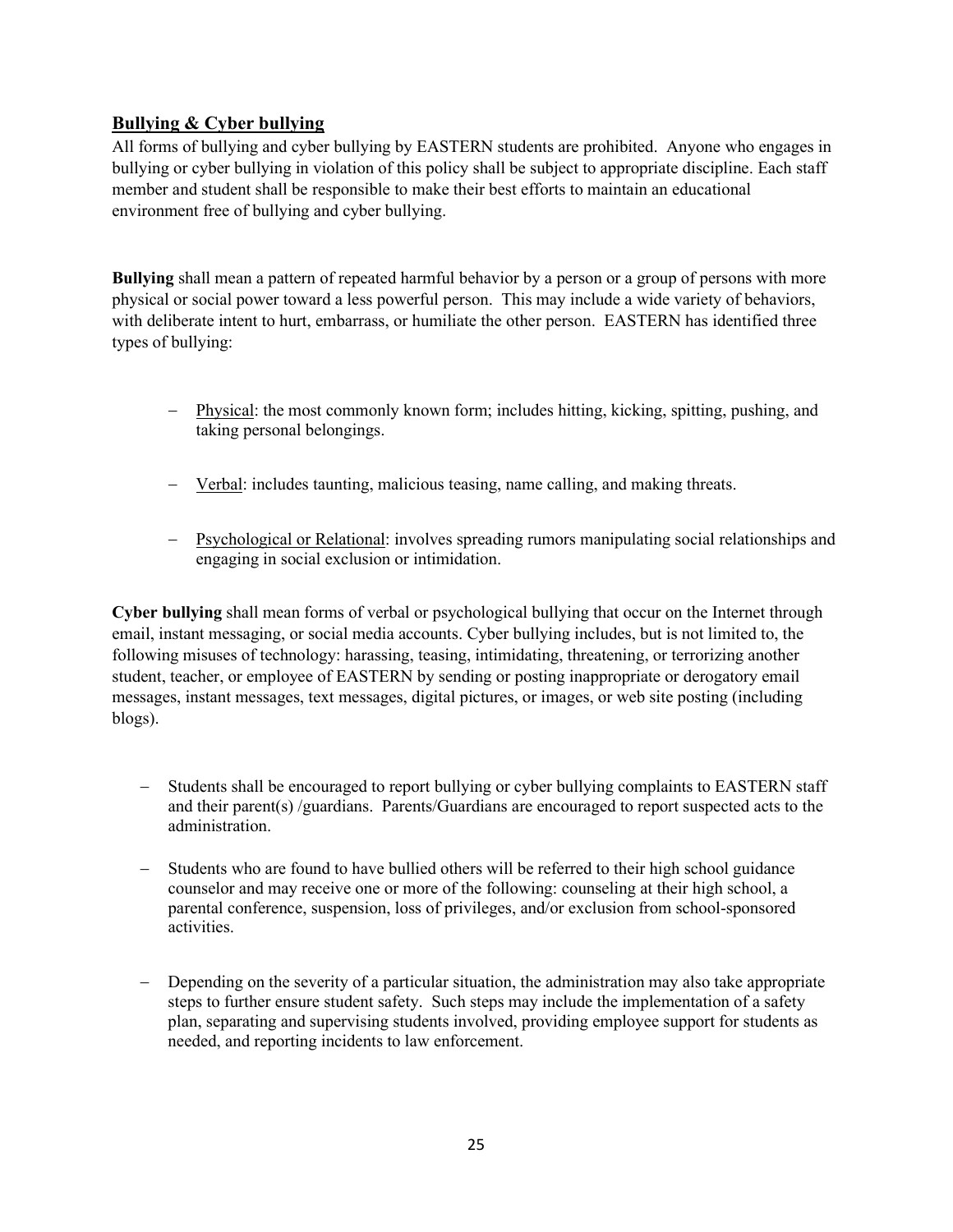## <span id="page-25-0"></span>**Electronic Devices**

Electronic devices are not permitted to be used in school by students, unless under teacher supervision, as part of a classroom activity, or with teacher approval. Earbuds/headphones are not permitted in areas where they may pose a safety concern. Violators will be subject to disciplinary action.

**Emergency contact for students:** Parents/Guardians can contact their students, during school hours, by calling the school at 215-784-4800.

#### <span id="page-25-1"></span>**Electronic Devices Discipline Procedures**

The following are the consequences for all students:

- **First offense**: Teacher warning, no penalty provided the student cooperates and secures the device for the day.
- **Second offense:** The student will be sent to the Supervisor of Career and Technical Education's office. A disciplinary referral will be recorded in CSIU. The student's daily grade may be altered for the session. The Supervisor of Career and Technical Education's office will notify the student's parent/guardian by letter stating future violations will require the parent/guardian to appear at the school.
- **Third and subsequent offenses:** The device will be confiscated, and the student's parent/guardian will be notified. The device will not be returned to the student until a meeting with the parent has been scheduled. The parent/guardian must appear at the school to collect the device. The third and subsequent offenses will be treated as open defiance with consequences ranging from In-School suspension to out of school suspension. An Out-of-School suspension also prohibits a student from attending their high school.
	- Students may be required to hand in their phone, at the Supervisor's office, for the duration of school sessions if they have repeat offenses

#### <span id="page-25-2"></span>**Food & Drinks**

- Food and drinks are *not permitted* in the halls, classrooms, offices, and shop areas at EASTERN.
- There is no cafeteria to serve food to students at EASTERN.
- Students are to be given time to eat by their participating high school.
- If there is any concern about your student having time to eat, contact Student Services at EASTERN and the participating high school to make arrangements.
- Any student entering the building with open food and drinks will be instructed to dispose of it before they are permitted to go to their class.
- Food and drinks will be permitted during school activities, with prior administrative approval, or with explicit instructor permission.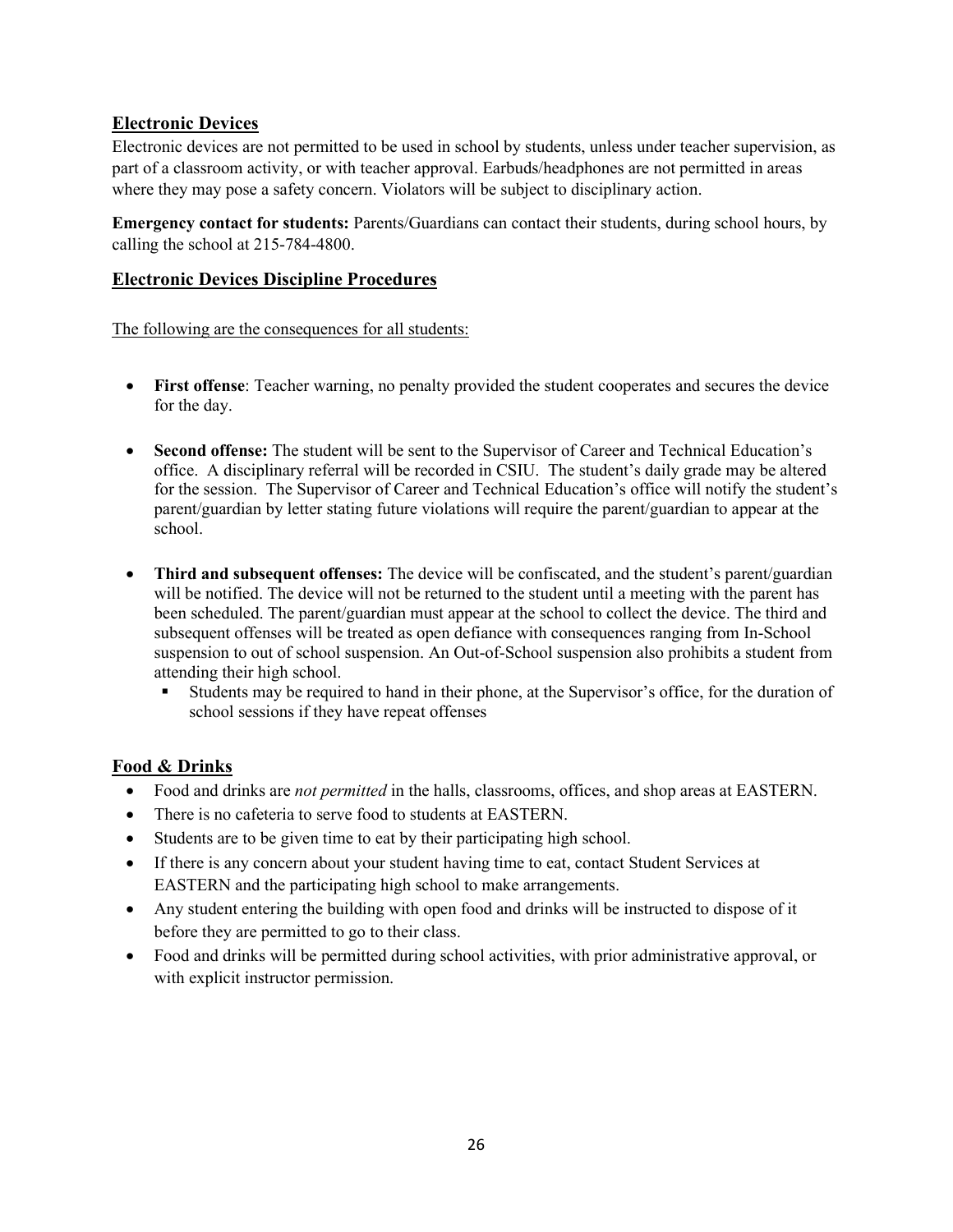## <span id="page-26-0"></span>**Code of Conduct/Discipline Definitions**

The following definitions may promote a better understanding of the Code of Conduct:

- Direct contact with pupil and parent: Since direct contact with the home is frequently helpful in working out a student problem; in those cases where it is appropriate, a conference with parents or guardian, school counselors and other school personnel may be arranged. Outside social agencies may be asked to cooperate in the procedure.
- Student Learning Center (SLC): The SLC is an area intended to provide a place where students, who are unable to benefit from the regularly schedules shop instructions, can receive supervised instruction on an individual basis for short periods of time.
- Suspension:
	- In-School Suspension: a student may be suspended from school by an administrator, without a hearing, for a period of up to three days. This suspension will be served in the SLC during the time that the student attends EASTERN.
	- Out-of-School Suspension: a student may be suspended from school by an administrator, without a hearing, for a period of up to three days.
- Reassignment: Upon recommendation of the administration of EASTERN, any student who demonstrates her or his inability to benefit from the learning environment, or who constitutes a threat to the health, safety or well-being of others will be referred to the participating school superintendent to be withdrawn from EASTERN and reassigned to another educational opportunity.
	- The Supervisor of Career and Technical Education will carry out the assignment of discipline for major breaches of the discipline code.
	- Major breaches of the discipline code will result in a 1–10-day suspension.
	- The Supervisor of Career and Technical Education may use discretion in assigning a disciplinary action greater than what is called for if the offense warrants.
	- If the Supervisor of Career and Technical Education wishes to deviate from the established policy by initiating a less or more severe action than called for in the policy.
	- The local or state police will be notified in cases of major breaches of discipline for any violation of law.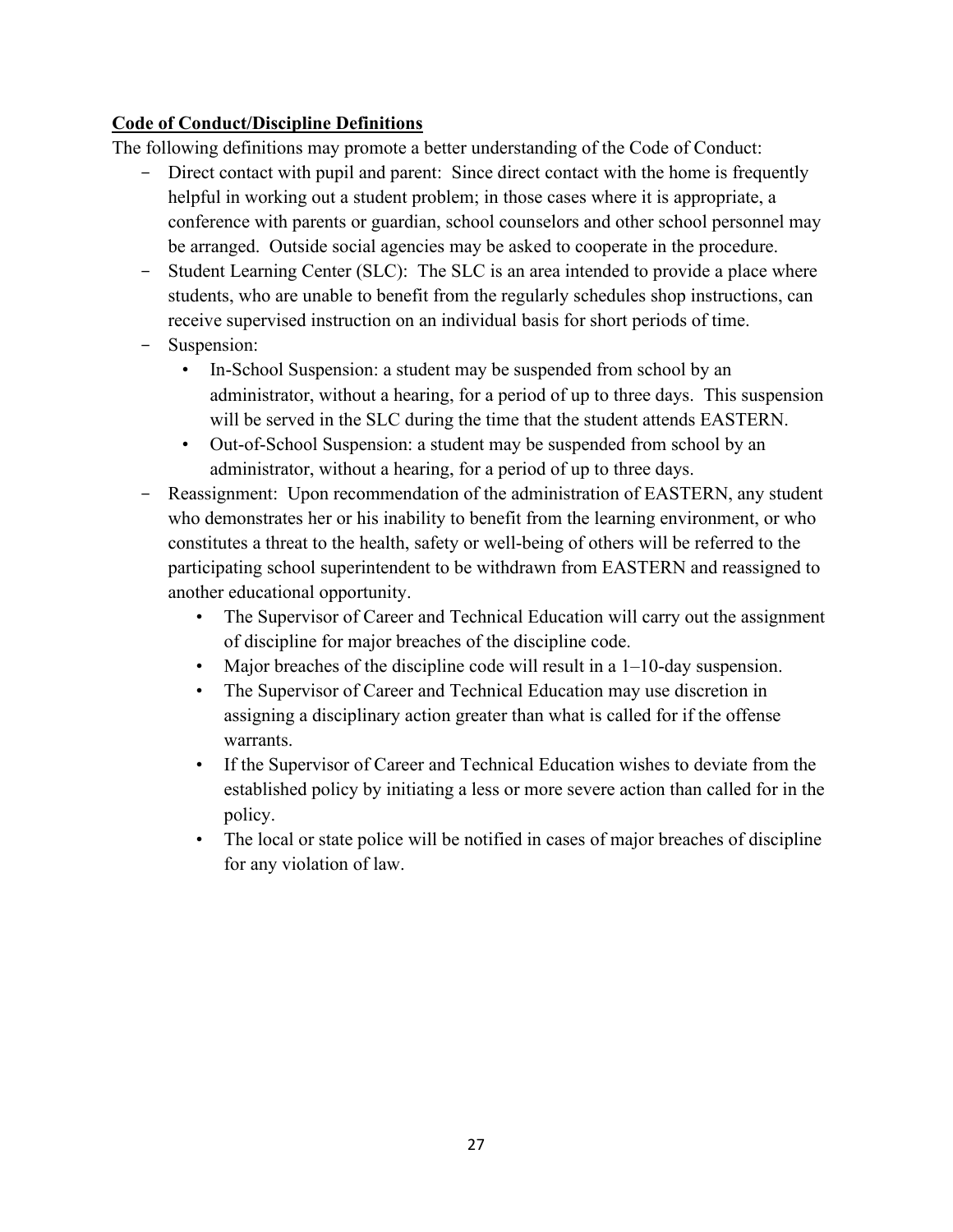## **Chapter 6: Employment Opportunities**

#### <span id="page-27-1"></span><span id="page-27-0"></span>**Internship Program**

Our Internship Program offers opportunities for students to broaden their education through parttime work experience in local industries. These experiences supplement the education received at EASTERN. Students apply for this program through their instructor and EASTERN's School to Career Coordinator will assist with the application process and paperwork. Not all programs participate in the Internship program. Internships can be paid or unpaid.

To be considered for the Internship program, a student must:

- Be recommended by the instructor.
- Get parent/guardian and participating high school principal approval
- Be in the second year of the occupational program.
- Be passing all subjects.
- Have *no* major discipline or attendance issues.
- $-$  Have and continue to maintain a grade of C or better in the program.
- Have completed the competencies for his/her program and job title or have agreed with the instructor on a plan for their completion.
- Prepare to meet requirements to pass the NOCTI exam, as demonstrated by the pre-NOCTI results, and plan for NOCTI prep on days reporting to EASTERN.
- Secure reliable transportation to and from the internship site.
- Furnish his/her own tools, if necessary.
- Obtain working permit papers prior to placement, if under the age of 18.
	- Any employer of a student under 18 must submit PDE required clearances.

## <span id="page-27-2"></span>**Employer Relationships**

EASTERN is in contact with local businesses and industry on a regular basis, creating relationships to support students in finding employment after graduation. Throughout the year, local employers will contact EASTERN to offer students/recent graduates the opportunity to apply for positions with their companies. The employment opportunities will be forwarded to the School to Career Coordinator to make the information available to students. There is no guarantee of job placement with employers, and it is the student's responsibility to pursue those opportunities.